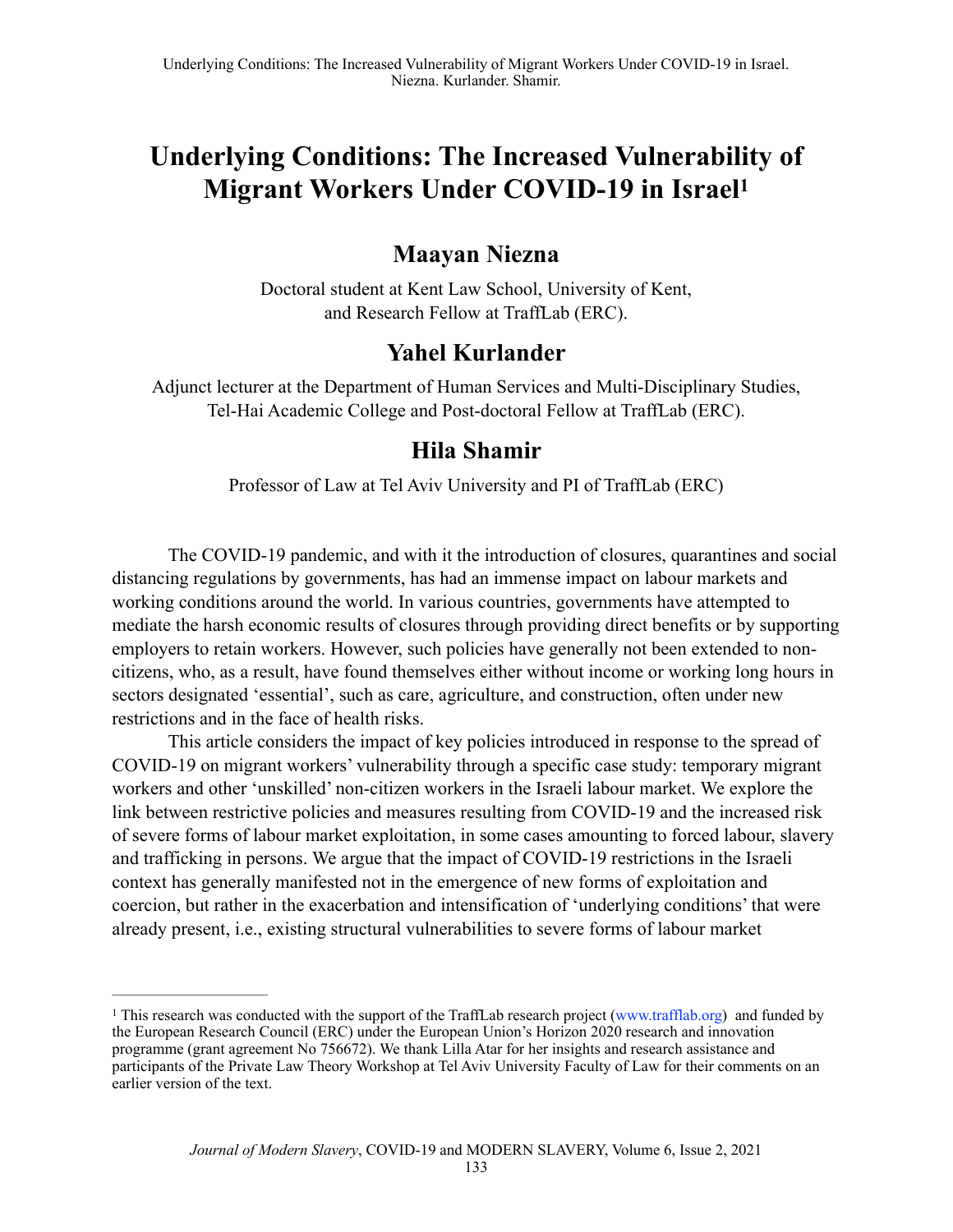exploitation. However, we also find that the intensification of vulnerabilities has presented new opportunities for solidarity and resistance.

The article maps and analyses what has occurred during the COVID-19 pandemic regarding key elements of vulnerability that characterise the employment of these three groups, across the largest sectors employing non-citizen workers in Israel: care, construction and agriculture.<sup>2</sup> All three sectors are part of a secondary labour market, characterised by low wages, substandard working conditions, and employment of mostly non-citizens. All three sectors were designated as 'essential' during the pandemic. While the Israeli case is unique in many ways, it also bears a similarity to other migrant-receiving countries in the Global North. Specifically, the Israeli temporary migrant-worker regime, like many others across OECD countries, is characterised by mobility restrictions, housing restrictions, and exclusion from labour laws.<sup>3</sup> We therefore believe that analysis of the impact of COVID-19 policies on the structural vulnerabilities to forced labour, slavery and trafficking in the Israeli context may be relevant to other migrant-receiving countries.

The Israeli case study offers a comparative look at the impact of COVID-19 policy on different groups of non-citizen workers that were subject to different regulations before and during the pandemic. Thus, alongside the case of temporary migrant workers, the pandemic policies posed significant challenges with respect to the entrance and employment of Palestinian workers in Israel – mostly daily labourers entering from the West Bank, in the Occupied Palestinian Territories (OPT) – whose entrance/exit regime is dictated by a permit regime. Asylum seekers, employed mostly in precarious jobs in the 'nonessential' hospitality and food sector, comprise the third group particularly harmed by the pandemic policies in Israel.<sup>4</sup>

The article proceeds as follows. Part One explores the notion of a continuum of vulnerability to severe forms of labour market exploitation. It further introduces the link between COVID-19 restrictions and the structural vulnerabilities of noncitizen workers to forced labour, slavery and trafficking. Part Two describes the methodology used for this research. Part Three turns to the Israeli case study and discusses the impact on non-citizen workers of three elements of policies geared towards reducing the risk of the spread of COVID-19: 1) increased government and employer control and surveillance, and severe mobility restrictions; 2) social

According to the Population and Immigration Authority (PIBA), as of April 2020, there were over 57,000 2 documented migrant workers in the care sector, over 22,000 in agriculture, and over 14,000 in construction. (PIBA, "Foreigners in Israel Report," April 2020) [Heb.]. In 2020, there were also over 60,000 Palestinian workers in the construction sector. In the agriculture sector there were over 4,700 workers with permanent permits and over 2,600 seasonal workers. Gilad Nathan, Annual Report International Migration—Israel 2019–2020, Submitted to the OECD Expert Group on Migration SOPEMI, (December 2020), 69.

<sup>&</sup>lt;sup>3</sup> See Hila Shamir, The Paradox of 'Legality': Temporary Migrant Worker Programs and Vulnerability to Trafficking," in *Revisiting the Law and Governance of Trafficking, Forced Labor and Modern Slavery*, Prabha Kotiswaran, (ed.) (Cambridge University Press, 2017), 471-474.

As of April 2020, there were over 31,000 asylum seekers in Israel (PIBA, "Foreigners in Israel Report" (n. 2, 4 2020): 2). Of course, not all of them work. In the 'Deposit Law' case (discussed below), the State's data indicated about 17,787 working asylum seekers (HCJ 2293/17, *Gersagher v. The Knesset* (23 April 2020), para. 44).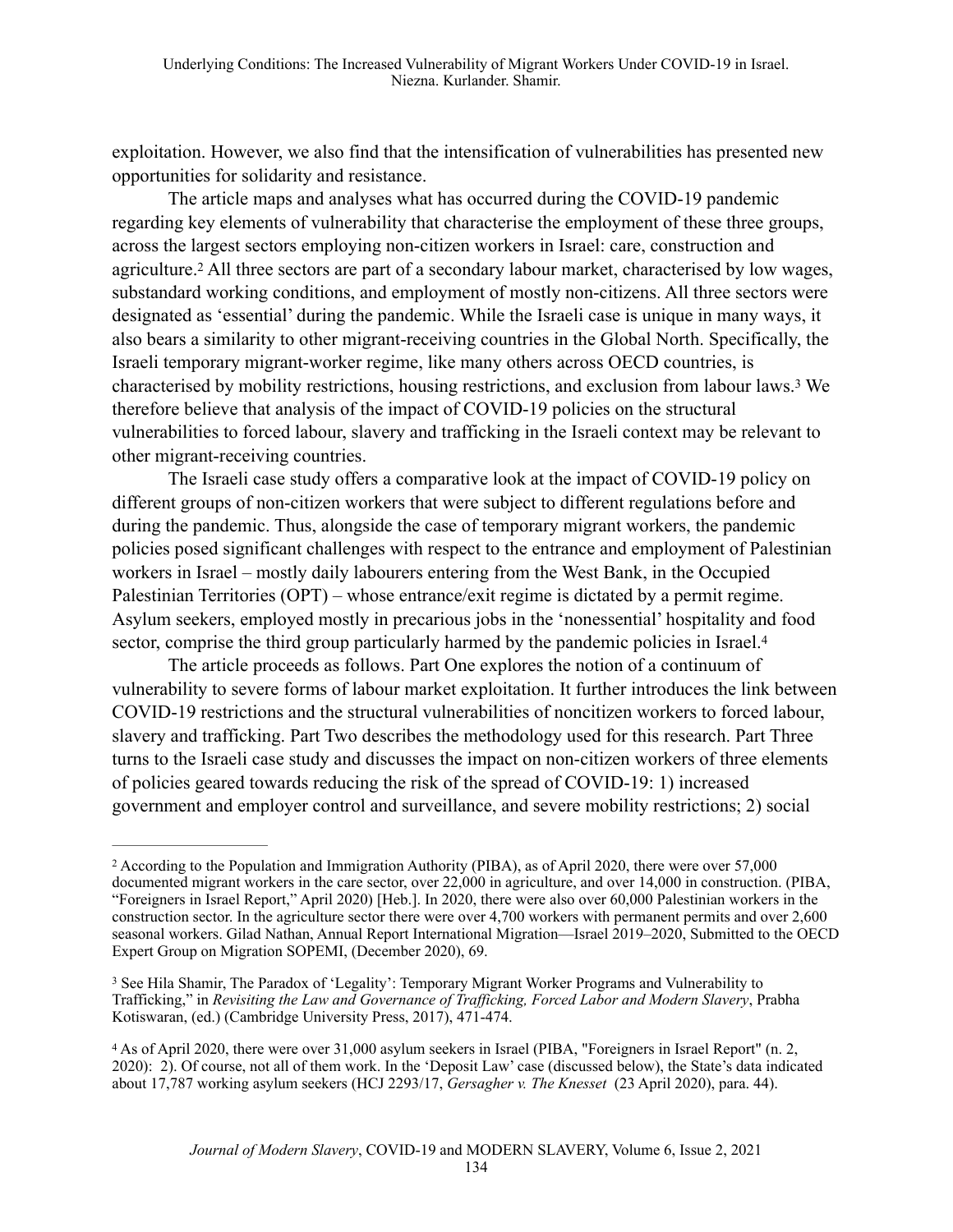distancing requirements, particularly their impact on non-citizen workers' living conditions; and 3) loss of income and exclusions from safety nets. Taken together, these three elements demonstrate how measures intended to reduce the spread of COVID-19 increased workers' vulnerability to exploitation amounting to forced labour, slavery and trafficking. Part Four considers the ways in which COVID-19 policies, by heightening and intensifying the structural vulnerabilities of non-citizen workers, created some new possibilities for change. We map what we believe the 'legacy' of COVID-19 will and can entail in relation to the rights and vulnerabilities of non-citizen workers. Finally, we offer some concluding remarks.

#### **1. Continuum of vulnerability and exploitation**

We approach the impact of COVID-19-related policies on non-citizen workers in Israel using a structural labour market approach that understands the work contract and workers' labour conditions as shaped by wider socioeconomic conditions and legal rules and institutions that impact workers' bargaining power and may place them in conditions of vulnerability.<sup>5</sup> Under this perspective, forced labour, slavery and trafficking result predominantly from structural conditions that enable workers' exploitation – including migration law, welfare and employment protections, workers' ability to unionize, etc. – rather than from criminal activity. Drawing on a Marxist understanding of labour conditions under capitalism, $6$  we assume that most workers enter into a work contract under some form of economic compulsion, and that individual bargaining power is shaped by wider socioeconomic structures. Accordingly, to understand and prevent situations of severe forms of labour market exploitation, we need to address the structural causes that are the root causes of workers' vulnerability.

Shamir has called this understanding of the root causes of workers' vulnerability to severe forms of labour market exploitation, a 'labour approach' to human trafficking.<sup>7</sup> From this perspective, the difference between 'routine' exploitation of workers and forced labour, slavery and trafficking is a matter of degree and not kind. The structural power imbalance between the parties to the labour contract characterises the work experience of many workers.

A useful framing of vulnerability to exploitation that reflects this understanding is as a continuum. At one end of the continuum are the strongest workers with a work contract based on choice and consent that follows the classic liberal conception of contracts. Here, effective bargaining takes place and workers have alternatives and voice. At the other end of the continuum are the most deeply disempowered and vulnerable workers. Work relationships at this end of spectrum are often outside the reach of employment and labour laws. Here, workers' weak

Virginia Mantouvalou, "Structural Injustice and the Human Rights of Workers," *Current Legal Problems* 73, no. 1 5 (October 2020): 59-87.

<sup>6</sup> This view is based on the Marxist understanding of the commodification of all workers in capitalist systems. *See* Karl Marx, *"*Economic and Philosophic Manuscripts of 1844", in *The Marx-Engels Reader,* (New York: W. W. Norton & Company, 2d ed. 1978): 66, 70.

<sup>&</sup>lt;sup>7</sup> Hila Shamir, "A Labor Paradigm for Human Trafficking," *UCLA Law Review* 60 (2012): 76.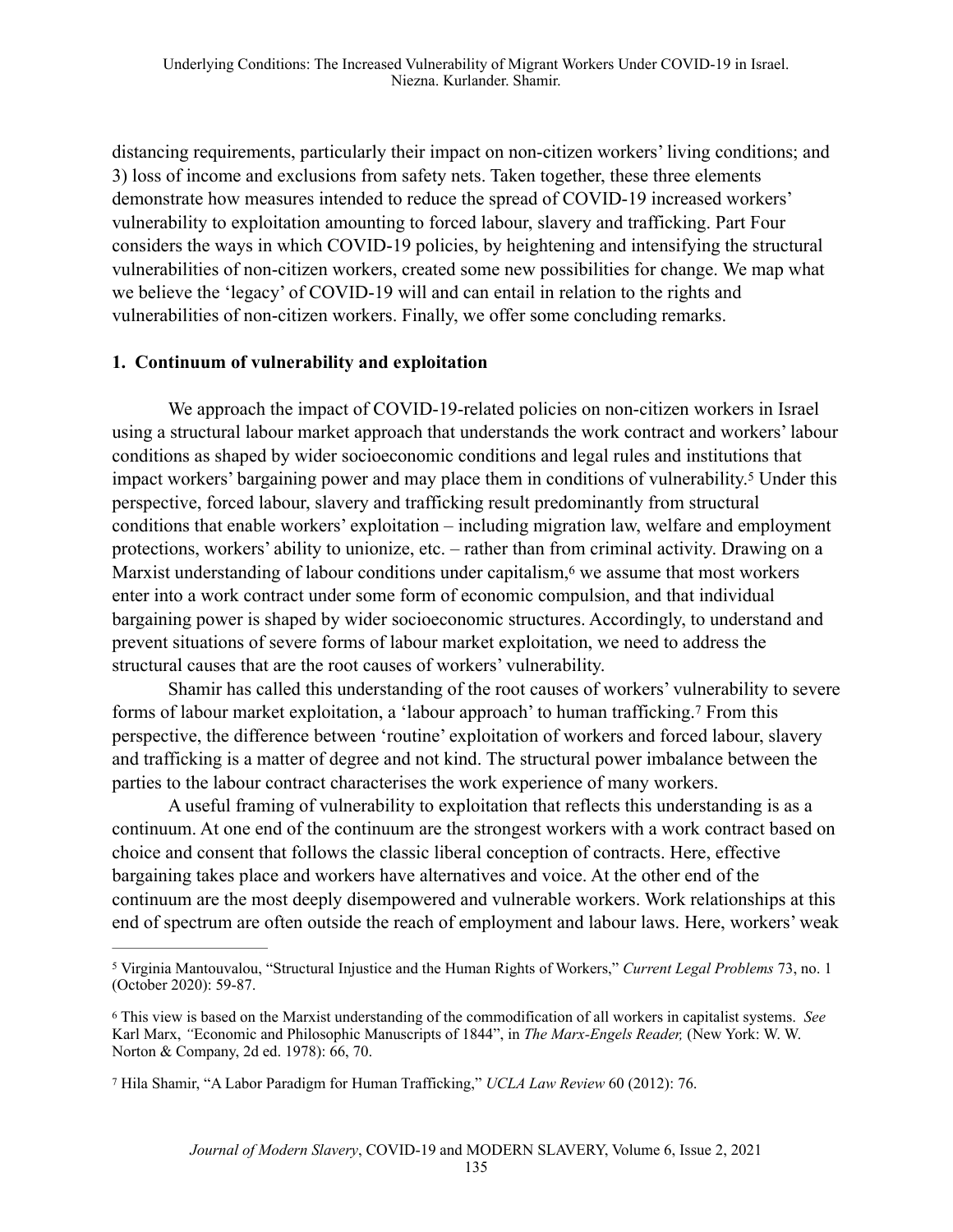bargaining power – due to market dynamics as well as structural and legal elements, and often compounded by identity-based vulnerabilities – leads to substandard working conditions, rights violations and, in the extreme, forced labour, slavery and trafficking.<sup>8</sup> This conception of forced labour, slavery and trafficking as aggravated exploitation of workers' vulnerability looks to the pervasive labour market dynamics that enable the exploitation and objectification of trafficked workers. The notion of continuum allows us to disentangle different characteristics of the working conditions of vulnerable workers, including violation of labour and employment rights; denial of an adequate standard of living; intensive coercion and control over workers; and denial of workers' humanity and entitlement to social rights and recognition as members of their community. Understanding the background legal, economic, and social conditions that shape workers' vulnerability across the continuum is required in order to conceive of effective ways to combat the forms of exploitation on the more coercive end.9

In the following section we detail non-citizen workers' existing structural vulnerabilities in Israel, before the pandemic, and the ways COVID-19-related policy has intensified and heightened them, escalating non-citizen workers' vulnerability to exploitation and repositioning them at the more extreme end of the continuum of vulnerability. We also cautiously note that by drawing attention to these characteristic of noncitizen workers' living and working conditions, the COVID era has also created some, albeit narrow, opportunities to reinvigorate noncitizen workers' rights claims and create some options for new coalitions and solidarities.

#### **2. Methodology**

The article is based on socio-legal documentary analysis of legal documents, including primary legislation, secondary legislation, emergency-order regulations, decrees and court decisions. We further reviewed secondary sources such as reports, journalistic and academic writing, as well as data originating from our ongoing engagement, as researchers and activists, with various stakeholders who work closely with workers, including practitioners from civil society organisations, regulators and manpower agencies. Data was gathered between April 2020 and April 2021. We collected and reviewed all primary legal sources concerning non-citizen workers in Israel from this period. We identified the most significant and relevant documents,

<sup>&</sup>lt;sup>8</sup> The notion of a continuum of exploitation was introduced by Skrivankova (see Klara Skrivankova, "Between Decent Work and Forced Labour: Examining the Continuum of Exploitation," *York: Joseph Rowntree Foundation*, 2010): 17, 19). See also, Shamir, "A Labor Paradigm," 110; Judy Fudge, "Modern Slavery, Unfree Labour and the Labour Market: The Social Dynamics of Legal Characterization," *Social & Legal Studies* 27, no. 4 (2018): 414–34; Jonathan Davies, "From Severe to Routine Labour Exploitation: The Case of Migrant Workers in the UK Food Industry," *Criminology & Criminal Justice* 19, no. 3 (July 2019): 294–310; Bridie France, "Labour Compliance to Exploitation and the Abuses In-between," (London: Labour Exploitation Advisory Group*,* 2016). However, there is also criticism of the limitations of this notion; see Cathryn Costello, "Migrants and Forced Labour: A Labour Law Response," in *The Autonomy of Labour Law,* Alan Bogg, Cathryn Costello, ACL Davies, Jeremias Adams-Prassl, (eds.) (London: Hart Publishing, 2015): 199.

<sup>&</sup>lt;sup>9</sup> Jens Lerche, "A Global Alliance Against Forced Labour? Unfree Labour, Neo-Liberal Globalization and the International Labour Organization," *Journal of Agrarian Change* 7, no. 4 (2007): 425, 430–31.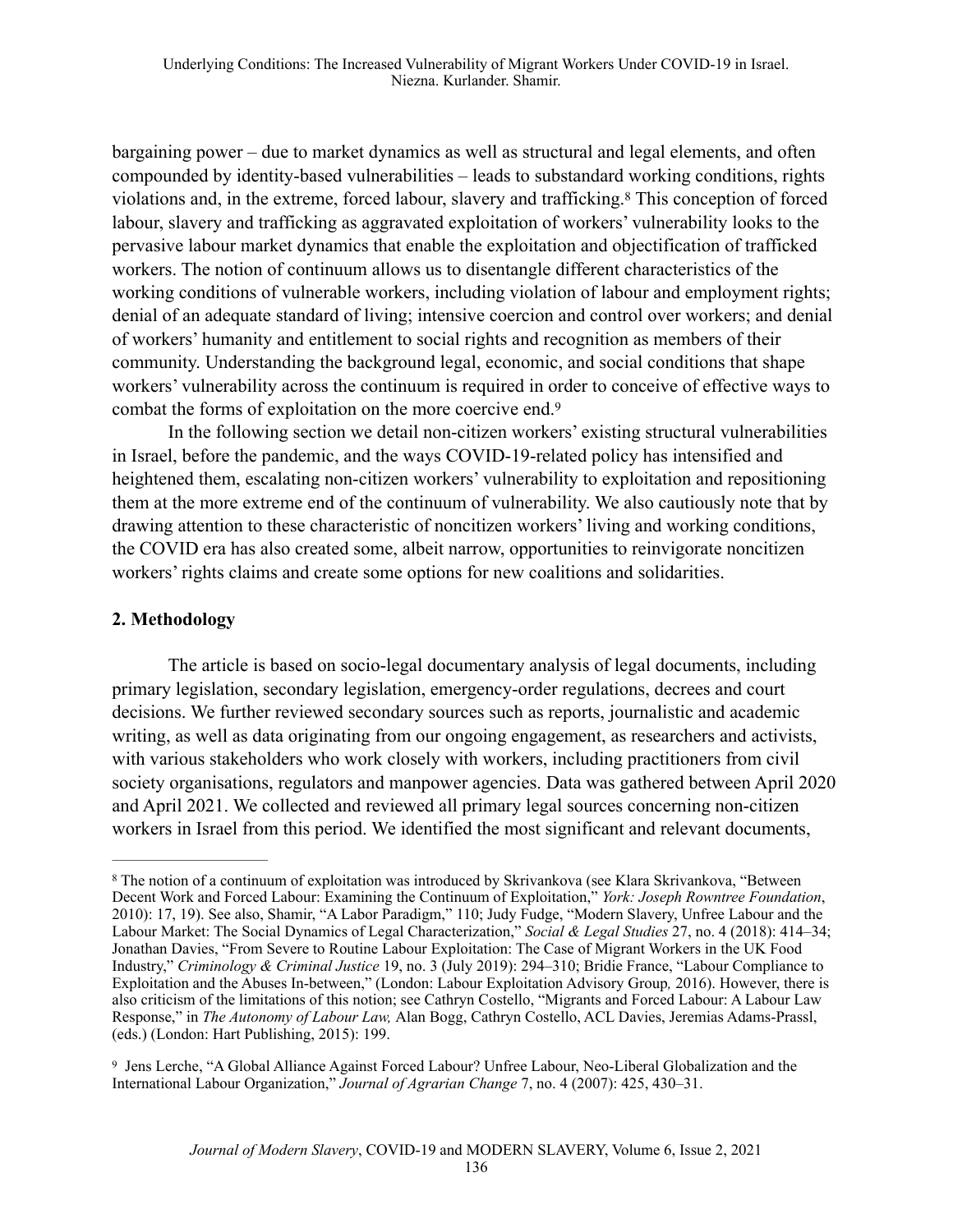which were then analysed in-depth. Secondary sources were used to address specific developments or gaps in the data already gathered.

#### **3. The impact of COVID-19 policies on workers' vulnerability**

In order to explain the increased vulnerability of non-citizen workers resulting from COVID-19 policies, we first introduce the regulation of non-citizen workers in Israel prior to COVID-19, and then discuss the impact of COVID-19 and the combined effect of the underlying conditions together with COVID-19 policies along the three dimensions introduced above.

### **3.1 The regulation of non-citizen entry and work in Israel: Palestinian workers, temporary migrant workers and asylum seekers**

A highly precarious group of workers in the Israeli labour market are non-citizens. Noncitizen workers were incorporated into the Israeli labour market in three waves: first came Palestinian day-labourers from the OPT, since 1967; second were migrant workers from various countries, primarily since the early 1990s; and since the late 2000s many asylum seekers have arrived, primarily from Eritrea and Sudan.

Palestinians have been a part of the Israeli labour market since the late 1960s, when workers from the newly occupied territories entered low-wage, precarious sectors, primarily agriculture and construction.<sup>10</sup> The day-labour entry of Palestinian workers from the OPT to Israel fluctuated due to changes in the political situation. It decreased following the outbreak of the first *Intifada* (uprising which began in December 1987) and, due to growing demands in Israel to rely instead on migrant workers, fell again after the second Intifada (especially in 2004-2008).<sup>11</sup> Over the last decade, policies regarding Palestinian work permits changed, with the numbers steadily increasing.<sup>12</sup> Currently, Palestinian workers are the largest group of noncitizen workers in Israel in several sectors, most notably construction.<sup>13</sup> Before the pandemic, most Palestinian workers were day labourers – returning to their homes, families and communities every day, or every week.14

<sup>&</sup>lt;sup>10</sup> State Comptroller Annual Report 65 I, "Ministry of Interior, Administration of Border Crossings, Population and Immigration, Employment of Palestinian Workers in the Construction Industry in Israel" (State Comptroller, 2014) [Heb.]: 491 (hereinafter: State Comptroller 2014).

<sup>&</sup>lt;sup>11</sup> Yael Berda, *The Bureaucracy of the Occupation: The Permit Regime in the West Bank 2000-2006* (Jerusalem: Hakibbutz Hameuchad, 2012) [Heb.]: 94.

<sup>&</sup>lt;sup>12</sup> Wifag Adnan and Haggay Etkes, "Illicit Trade in Work Permits for Palestinian Workers in Israel," *Bank of Israel's Selected Research and Policy Analysis Notes* (October 2019) [Heb.]: 79-95.

<sup>&</sup>lt;sup>13</sup> International Labour Organisation, "The Situation of Workers of the Occupied Arab Territories" (Report of the Director-General, 109th Session, 2021): 20-24.

<sup>&</sup>lt;sup>14</sup> Compare the definition of 'frontier worker' under the UN International Convention on the Protection of the Rights of All Migrant Workers and Members of Their Families, art. 2(a).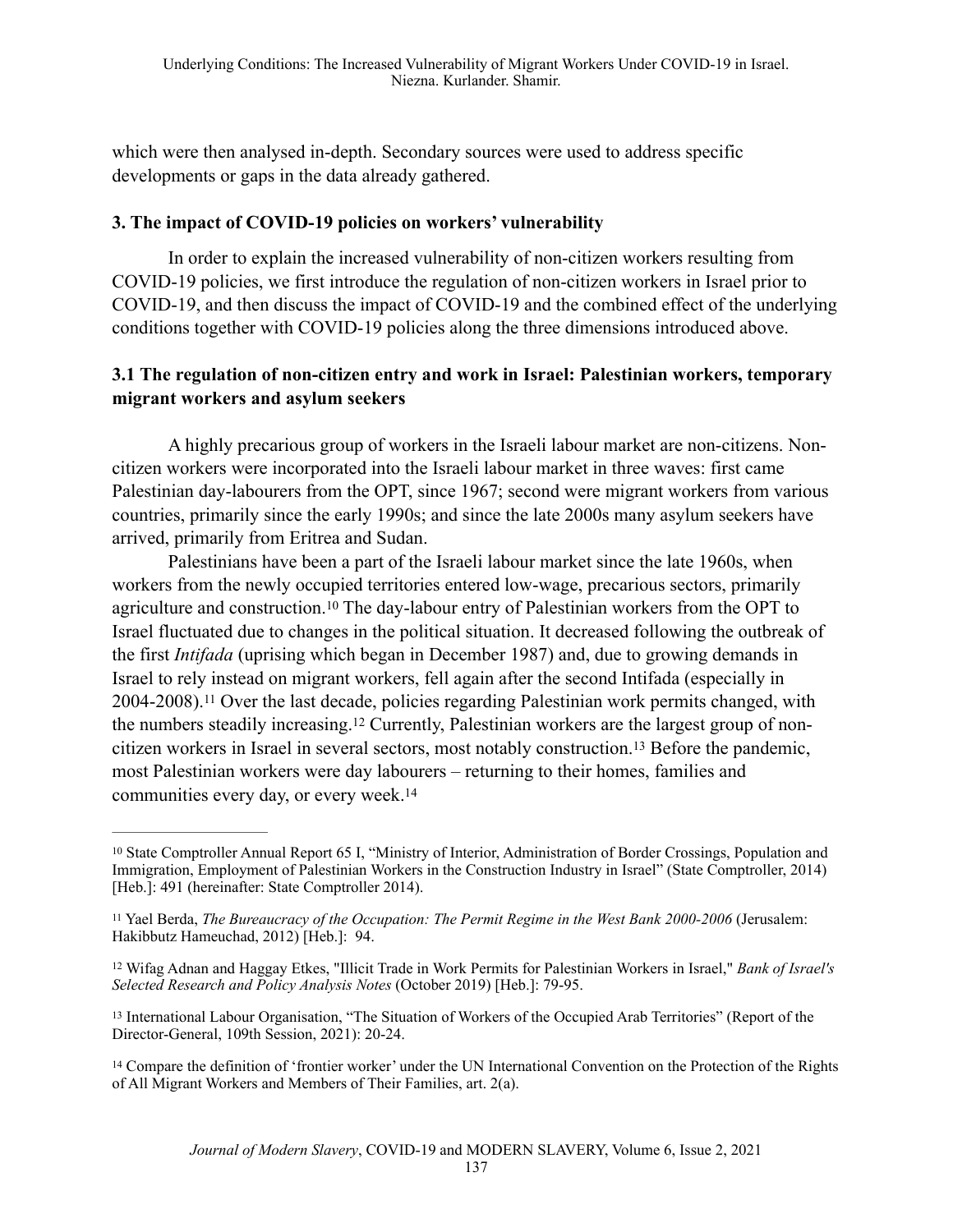Palestinian workers are particularly vulnerable in the Israeli labour market due to the occupation, which creates a combination of economic, legal and political precarity. The Israeli policies restricting the development of the Palestinian economy and labour market are key causes of the need for Palestinians to seek work in Israel. Their bargaining power in the Israeli labour market is significantly weakened by a security apparatus that seeks to control their entrance, exit and working conditions.<sup>15</sup> Moreover, the economic dependence of the OPT on Israel, the various restrictions on free movement, and the political power that Israeli employers have and Palestinian workers lack further limit their bargaining power.<sup>16</sup> National security concerns are an additional factor determining workers' rights and restrictions. Although the Israeli government deploys a permit regime, which allows Palestinian workers to obtain permits only following individual screening that excludes those considered potential threats to national security, the mere presence of Palestinian workers in Israel is considered a security risk. They are therefore subject to intense control and monitoring by their employers.<sup>17</sup> The political control of Israel over the territories shapes economic dependency, which in turn shapes the control of employers over their workers.

A second group of non-citizen workers are temporary migrant workers. Temporary labour migration was formally introduced into Israel in 1993. The 'sealing off' of the OPT, which was justified by security considerations, created a shortage in the Israeli secondary labour market.<sup>18</sup> In order to deal with the labour shortage, the Israeli government established a temporary worker visa program. To date, permits to employ migrant workers are limited to the construction, agriculture and care work sectors. While the demand for workers in construction and agriculture was the direct result of the sealing-off of the Occupied Territories, the same was not true for care work. Palestinians were not previously employed as in-home care-workers, nor was there, in fact, a thriving care market.<sup>19</sup> The temporary work regime in the care sector was developed in tandem with the developments in the Israeli welfare state in the late 1980s and early 1990s.20

Israel considers itself the national state of the Jewish people, an identity maintained despite the significant numbers of non-Jewish citizens (especially Arabs, comprising about 20%

<sup>19</sup> Moshe Semyonov, Rebecca Raijman and Anat Yom-Tov, "Labor Market Competition, Perceived Threat, and Endorsement of Economic Discrimination against Foreign Workers in Israel," *Social Problems* 49, no. 3 (August 2002): 416-431.

Leila Farsakh, *Labour Migration and the Palestinian State: The Political Economy of Palestinian Labour Flows* <sup>15</sup> *to Israel* (London: Routledge, 2005); Amir Paz-Fuchs and Yaël Ronen, "Occupational Hazards," *Berkeley J. Int'l L.* 30 (2012): 580.

*Ibid.* <sup>16</sup>

<sup>&</sup>lt;sup>17</sup> Maayan Niezna and Michal Tadjer, "Situation Report: Developments and Reform in the Employment Conditions of Palestinians in Israel" (Kav LaOved, 2021).

<sup>&</sup>lt;sup>18</sup> Adriana Kemp and Rebeca Raijman, *Migrants and Workers: The Political Economy of Labor Migration in Israel (Tel Aviv: Hakibbutz Hameuchad, 2008)* [Heb.].

<sup>&</sup>lt;sup>20</sup> Hila Shamir, "Migrant Care Workers in Israel: Between Family, Market, and State," *Israel Studies Review* 28, no. 2 (2013): 192–209.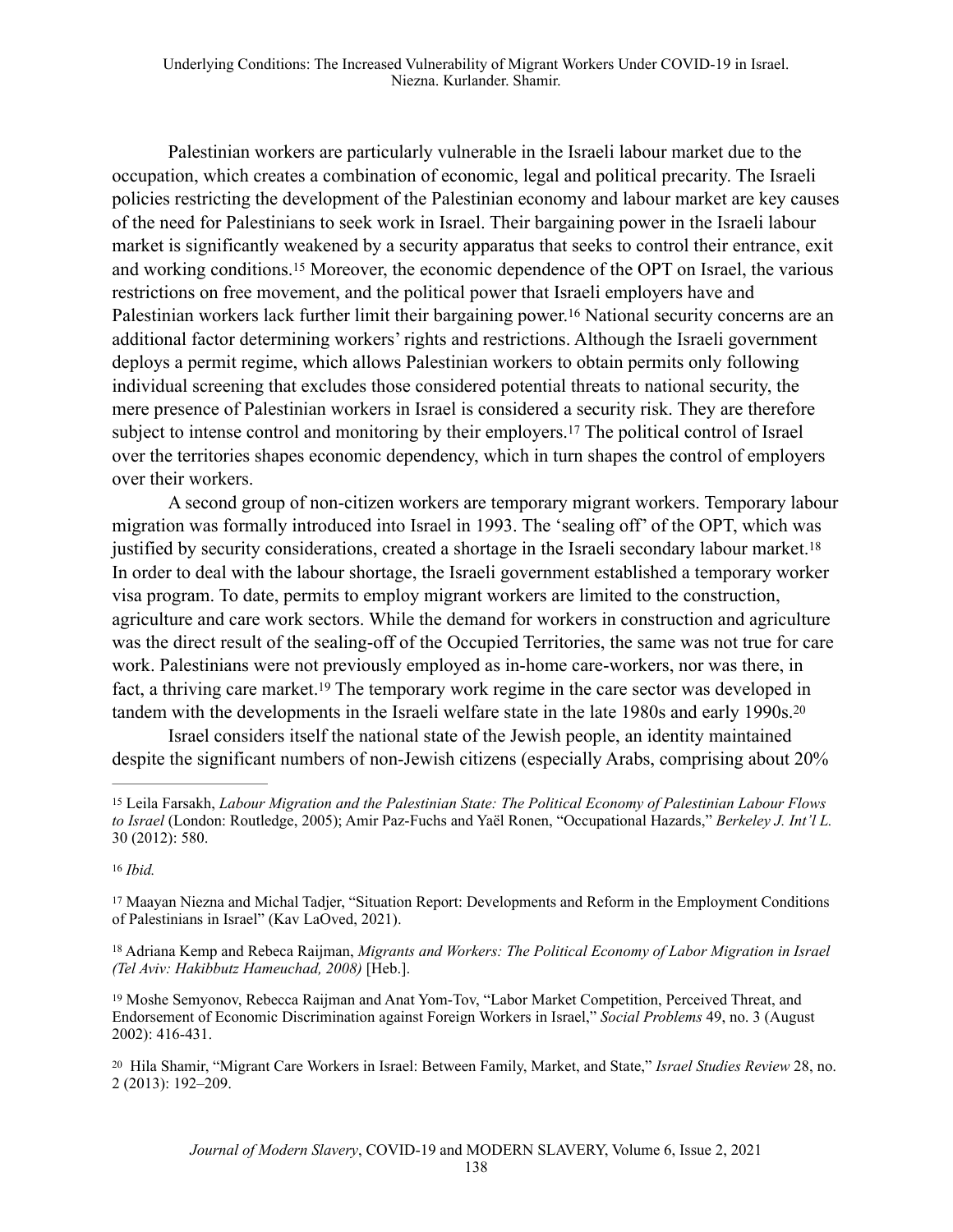of the population), and the steady and formal reliance on temporary labour migration since the early 1990s has not changed that. As a result, labour migration, like other forms of migration of non-Jews, is always perceived as temporary  $21 -$  migrant workers, regardless of their social ties, skills, and length of stay, are not entitled to permanent residence or citizenship in Israel. The temporary stay of migrant workers is a policy compromise between economic interests and the need for cheap low-skilled labour on the one hand, and demographic considerations on the other – namely, the state's concern with maintaining a Jewish majority in the country, which has led to a strong objection to integrating migrants into the Israeli community.<sup>22</sup> This entrenched and institutionalised temporariness is a key element in explaining the structural vulnerability of migrant workers, and its intensification under COVID-19.

A third group of precarious non-citizen workers consists of asylum seekers who began entering Israel from the late 2000s, mostly in the early 2010s, predominantly from Eritrea and Sudan.<sup>23</sup> Asylum seekers are employed mostly in precarious jobs in the hospitality and food sectors. A key difference between asylum seekers and the two groups of non-citizen workers considered above is that migrant and Palestinian workers are mostly recruited to work in Israel in jobs that citizens reject. While they are not welcome as permanent members of society, their labour is desirable, and was considered essential before and during the pandemic. Asylum seekers, on the other hand, are deemed undesirable even as temporary workers by the Israeli government, which has adopted different policies geared towards preventing their settlement in Israel, and eventually facilitated their departure from Israel. As outright deportation of asylum seekers would violate international law and the *non-refoulement* principle, the government has adopted various measures, including detention, economic sanctions and pressure to facilitate what it has referred to as 'voluntary return'. Alternatively, this policy has been termed 'constructive expulsion' by its critics.<sup>24</sup> This continues the logic of temporariness that Israel deploys in relation to the other two groups of non-citizen workers discussed above.

The vulnerability of these three groups of non-citizens differs, as the regulation of stay and work of each group – which will be further discussed below – differs in important respects. These differences reflect both the needs of employers in the labour sector in which non-citizens work, and the means of settlement prevention tailored to their different legal status and mobility characteristics. Yet they all experience some exclusion (de jure or de facto) from protective labour and employment legislation and from the social safety-nets offered to citizens.

*Ibid*. <sup>21</sup>

<sup>&</sup>lt;sup>22</sup> Hila Shamir and Guy Mundlak, "Spheres of Migration: Separation and Infiltration of Political, Economic and Universal Imperatives in Structuring Israel's Migration Regime," *Middle East Law and Governance Journal* 5 (2013): 112-172.

<sup>&</sup>lt;sup>23</sup> HCJ 7146/12, *Adam v. The Knesset*, Judge Arbel's central opinion, paras. 3-6.

<sup>&</sup>lt;sup>24</sup> HCJ 7385/13, *Eitan – Israeli Immigration Policy Center v. The Government* of Israel, Judge Vogelman's opinion, paras. 109-112; Judge Arbel's opinion, para. 6.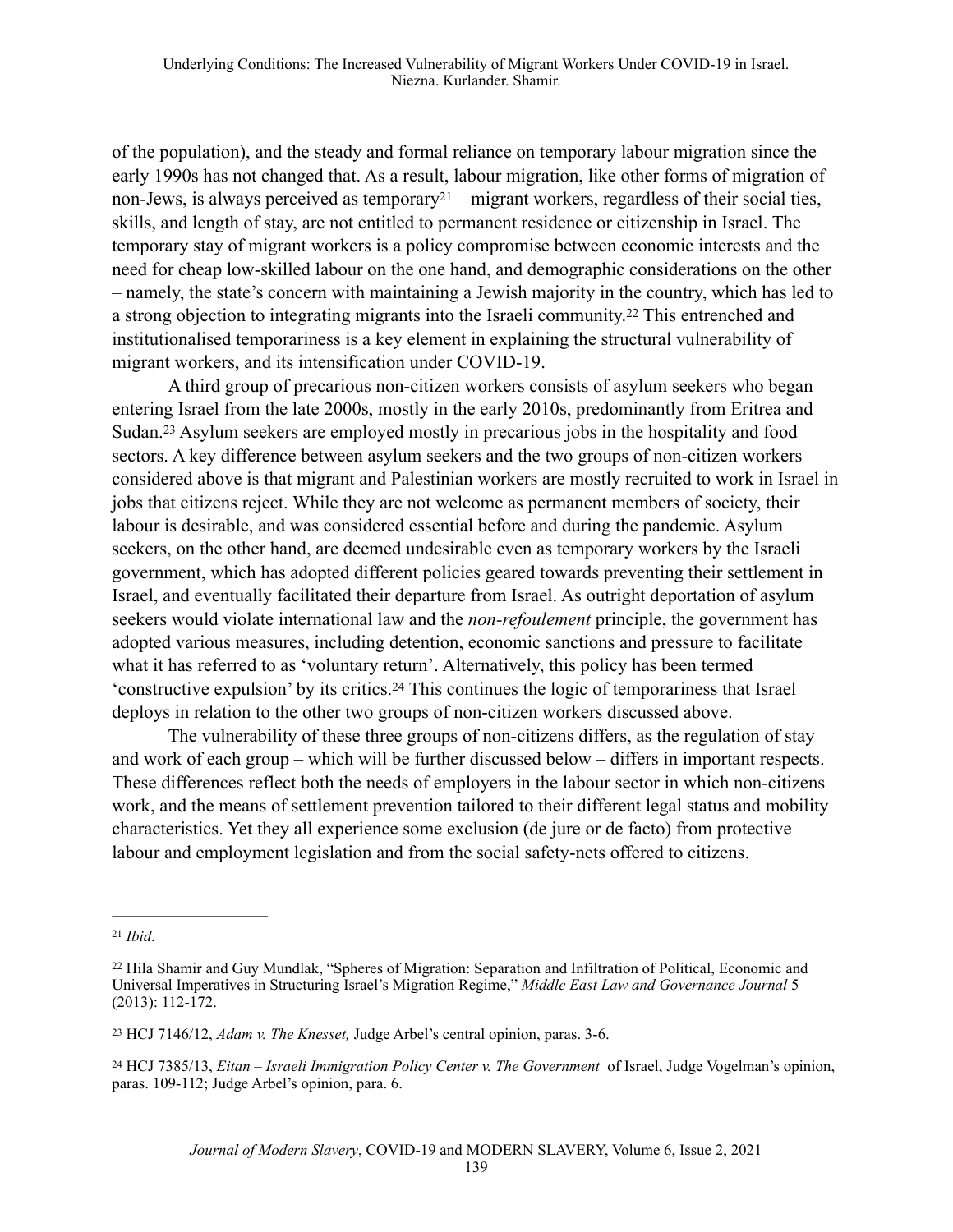### **3.2 COVID-19 policy and non-citizen workers in Israel**

The COVID-19 pandemic reached Israel at the end of February 2020. In the early stages of the pandemic, Israel adopted swift and strict policies to contain it: three lockdowns were introduced during 2020 – in March, September and December 2020 – each lasting several weeks. At the height of the lockdowns, businesses deemed nonessential closed, the education system was shut down, gatherings were prohibited or restricted, and people were asked to stay at home. People could leave their homes for designated purposes (work, grocery shopping, exercise) but otherwise were required to stay within a 500-meter perimeter of their homes. At the same time, regulation was introduced to protect workers and the public in essential sectors, including requirements for personal protective equipment and social distancing. These measures were accompanied by border closures and a two-week quarantine requirement for entrants once borders were reopened.25

Due to the shutdown of businesses and resulting loss of income and high levels of unemployment, the government introduced measures such as the extension of unemployment benefits, one-time universal cash transfers, and various assistance packages to support small businesses and independent contractors.<sup>26</sup> Non-citizen workers were excluded from these measures, and were ineligible for the benefits and assistance packages that were provided only to citizens working in the formal economy.

Three elements that existed prior to COVID-19 intensified and became particularly harmful during the pandemic, due to steps taken to reduce the spread of COVID-19: first, mandatory control and surveillance of workers by employers and the government, and mobility restrictions; second, substandard living conditions and violations of basic health and safety requirements; and third, exclusion from social security and social rights. Control, restrictions of movement, inadequate housing, poor health and safety conditions and exclusion of migrants from welfare benefits and social rights are common in various temporary work migration programmes.<sup>27</sup> However, these three elements were exacerbated, to the detriment of non-citizen workers, by policies geared towards reducing the risk of the spread of COVID-19. This

<sup>&</sup>lt;sup>25</sup> Ittai Bar-Siman-Tov, "Covid-19 Meets Politics: The Novel Coronavirus as a Novel Challenge for Legislatures," *The Theory and Practice of Legislation* 8, no. 1-2 (July 2020): 11-48.

Leah Achdut, "The Corona Crisis and the Israeli Labour Market," *Social Security* 110 (2020): 1-20 [Heb.] <sup>26</sup>

See, for example Martin Ruhs, *The Price of Rights: Regulating International Labor Migration* (Princeton 27 University Press, 2013); Sally C. Moyce and Marc Schenker, "Migrant Workers and Their Occupational Health and Safety," *Annual Review of Public Health* 39 (April 2018): 351-365; Adriana Kemp and Rebeca Raijman, "Bringing in State Regulations, Private Brokers, and Local Employers: A Meso-Level Analysis of Labor Trafficking in Israel," *International Migration Review* 48, no. 3 (September 2014): 604–42; Virginia Mantouvalou, "'Am I Free Now?' Overseas Domestic Workers in Slavery," *Journal of Law and Society* 42, no. 3 (2015): 329–57; Shamir, "Paradox of Legality"; Sallie Yea and Stephanie Chok, "Unfreedom Unbound: Developing a Cumulative Approach to Understanding Unfree Labour in Singapore," *Work, Employment and Society* 32, no. 5 (October 2018): 925–41; Rebecca Raijman and Nonna Kushnirovich, *The Impact of Bilateral Agreements on Labor Migration to Israel: A Comparison between Migrant Workers Who Arrived Before and After the Implementation of Bilateral Agreements* (PIBA, Ruppin Academic Center and CIMI Research Report, 2019).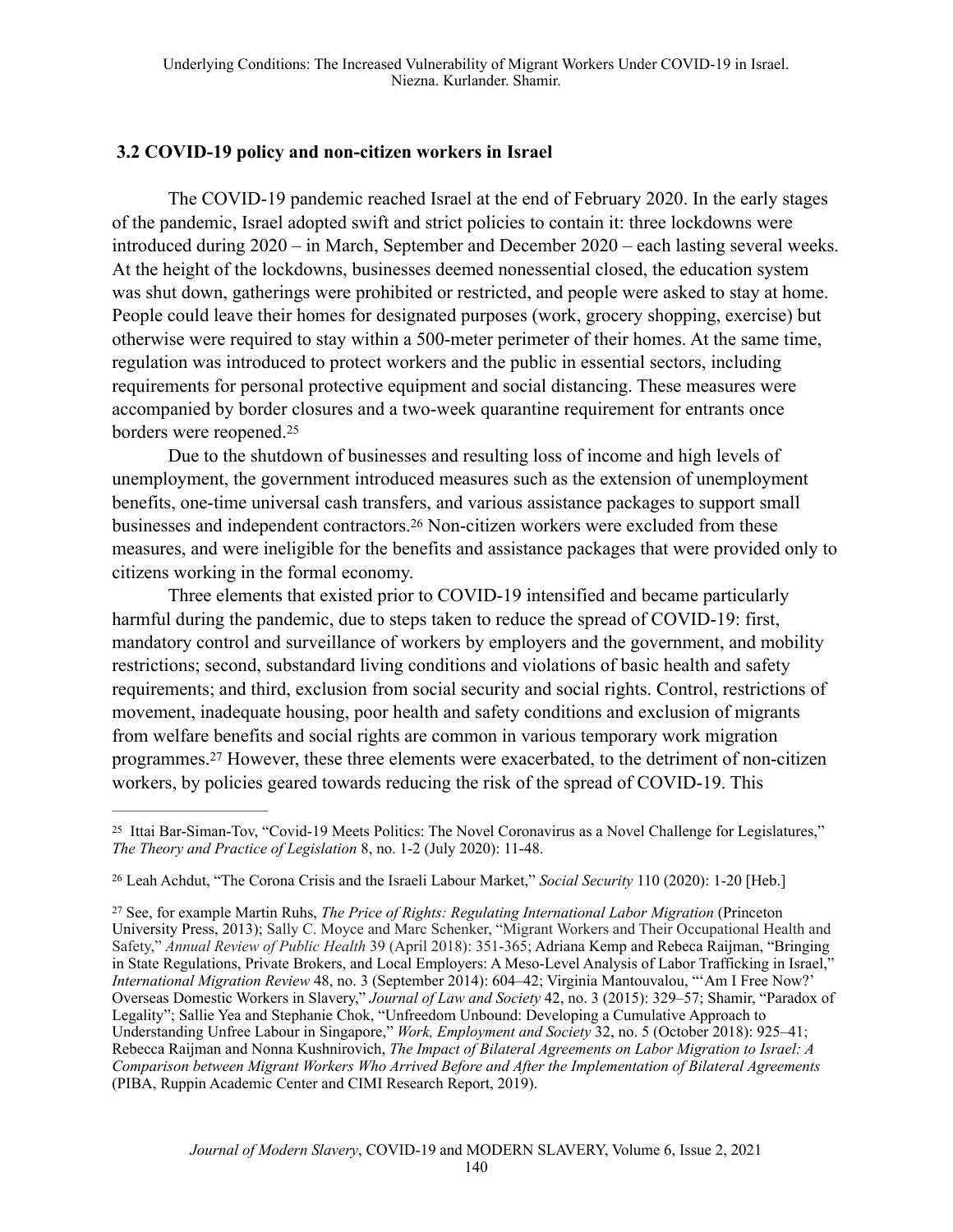aggravated workers' vulnerability to severe forms of labour exploitation and treatment amounting to forced labour, slavery and trafficking. We turn next to these three elements. Under each element, we focus on the groups of non-citizen workers most affected by it.

#### **a. Increased control, surveillance, and severe mobility restrictions**

Non-citizen workers are often subject to strict measures of control regarding their entrance, exit, work and stay in the country. In Israel, such measures have been increasingly 'privatised' over recent decades and outsourced to private employers.<sup>28</sup> Some restrictions – such as binding workers to a single employer, restriction of movement, constant surveillance, exclusions from protective legislation, violation of rights with impunity, and withholding of identity documents – are implemented by private actors. Such employment situations, if not mandated by the state but rather initiated by private actors, arguably could, in some cases, amount to forced labour, slavery and trafficking.<sup>29</sup> Against this backdrop, various measures adopted to reduce the risk of the spread of COVID-19 through restricted mobility and increased surveillance have disproportionately impacted non-citizen workers who were already under intense surveillance and whose movement was already restricted. While many of these measures applied to the general population and led to heated public debate as to whether they were required to save lives or violated human rights, $30$  the impact on non-citizen workers was particularly harsh. Moreover, due to their concentration in 'essential' sectors, many non-citizen workers continued working regularly, at times putting their health at great risk, while other workers were furloughed, laid-off, or began to work remotely from home. The newly introduced mobility restrictions and increased surveillance had a particularly harmful impact on two groups of workers: live-in migrant caregivers and Palestinian construction workers.

#### *Migrant Care Workers*

The care sector is the largest migrant-receiving sector in Israel, employing over 50,000 temporary migrant workers in in-home care.<sup>31</sup> Care workers are employed by disabled and elderly individuals who have been found to be in need of assistance in daily living activities and long-term care. Workers receive a visa for up to five years, that can be extended if it is

Kemp and Raijman, "Migrants and Workers"*.* <sup>28</sup>

<sup>&</sup>lt;sup>29</sup> On indicators of coercion at the state of destination, see, for example, European Commission and International Labour Office, "Operational Indicators of Trafficking in Human Beings: Results from a Delphi Survey Implemented by the ILO and the European Commission," (2009); Shamir, "Paradox of Legality".

See, e.g., Sarah Joseph, "International Human Rights Law and the Response to the Covid-19 Pandemic," *Journal* <sup>30</sup> *of International Humanitarian Legal Studies* 11 (2020): 249-69; Alessandra Spadaro, "COVID-19: Testing the Limits of Human Rights," *European Journal of Risk Regulation* 11 (2020): 317–25.

<sup>&</sup>lt;sup>31</sup> PIBA, "Foreigners in Israel Report" (2020).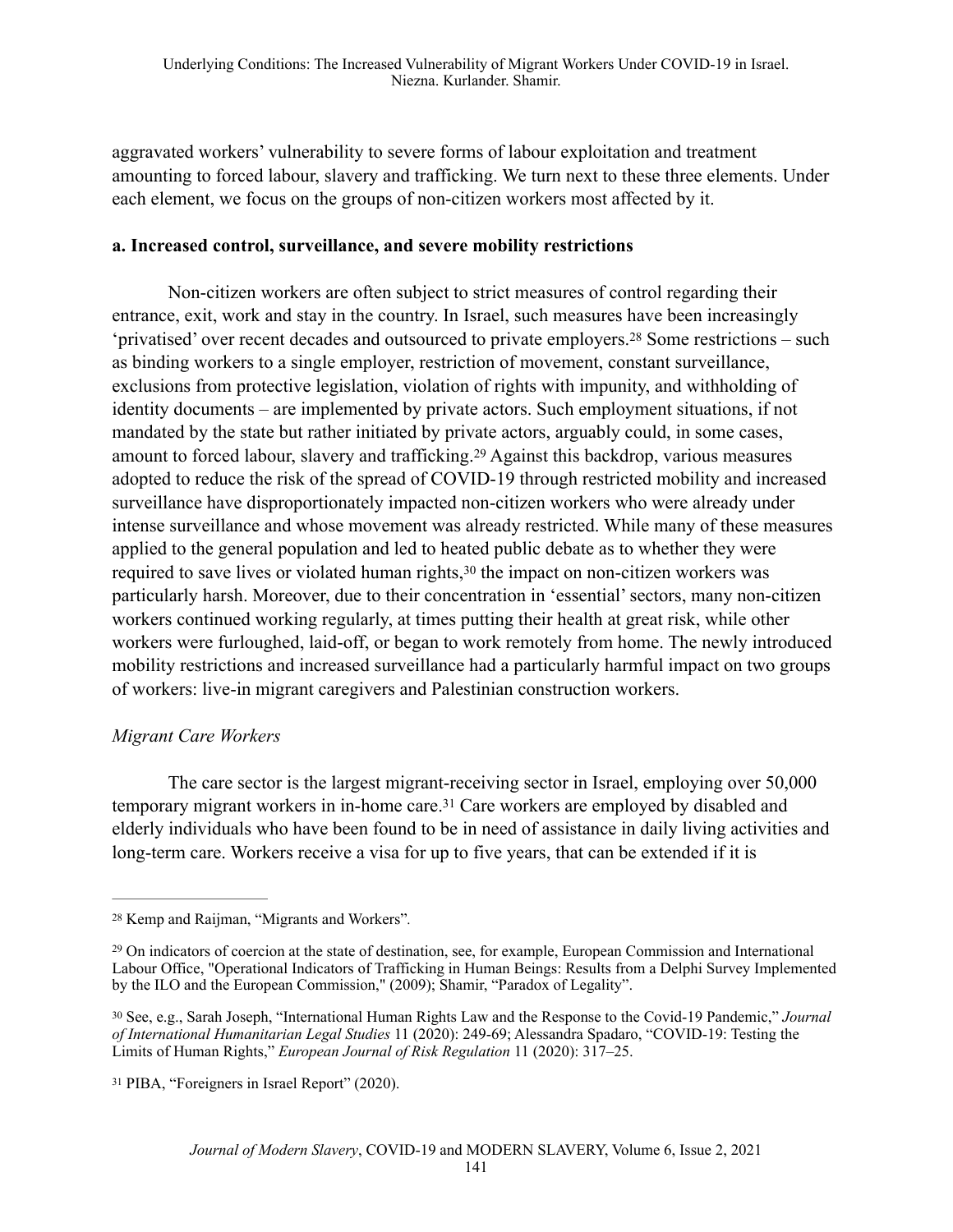determined that a special care relationship has been formed that requires visa extension.<sup>32</sup> As a result, approximately one-third of migrant care-workers reside in Israel for more than five years legally. Regardless of the length of their stay, when their visa expires or if their employer passes away, they are required to leave the country. Workers in the last months of their stay are similarly restricted.<sup>33</sup> Others can move between employers within the sector up to three times but are geographically bound to the area in which their first employer resides.

Workers are required to reside at the home of care recipients (their employers), which further limits their ability to establish friendships and create communities. The housing requirement can create difficulty in distinguishing between work and leisure or personal time.34 Moreover, pursuant to a labour court ruling, these workers are excluded from labour laws granting rest time and overtime pay.<sup>35</sup> As a result, their working hours can be long, partially uncompensated, and dependent mostly on the needs of the care recipient. Employers can employ only one worker at any given time, and migrant care-workers similarly are allowed to work for only one employer, creating an intense dependency between care-workers and care recipients. Migrant care-workers are not permitted, by regulation, to migrate to Israel with family or to establish a romantic relationship or start a family in Israel.36

The requirement to live with the employer, the long hours of work, and the prohibition on family formation, coupled with the intense, demanding, and intimate nature of care work, lead to workers' isolation and detachment from a migrant community. To mitigate the isolation and detachment, many workers share 'community flats' – flats that several workers rent together, usually closer to city centres, which they use during their days off. As they cannot afford the costs of renting a place outside the employer's home individually, and by regulation are not allowed to live outside the employers' home, these shared weekend flats allow them community life, social interaction and rest. Their time in community flats therefore serves not just the great need for physical rest, but also as a form of leisure, human connection, and social, community existence.

During the pandemic, migrant care-workers, like the rest of the population, were under lockdown and required to stay at home. Yet care-workers' accommodation with their employers meant that they were in fact under lockdown within their place of work. Moreover, because the

*Ibid.* <sup>35</sup>

Shahar Shoham and Hanny Ben Israel, "Family and Community," in *TraffLab Alternative Plan.*. 36

<sup>&</sup>lt;sup>32</sup> PIBA, "Foreigners in Israel Report" (2018): 14 [Heb.].

<sup>&</sup>lt;sup>33</sup> A noteworthy example is the case of a Filipina woman, deported from Israel after working legally for seventeen years - AdminC 494/07 (Jer.), *Amon v. Minister of Interior*; AdminA, 8947/08 *Amon v Minister of Interior* (1 July 2010).

Hanny Ben Israel, "Protective Labor Legislation," in *An Alternative Anti-Trafficking Action Plan: A Proposed* <sup>34</sup> *Model Based on a Labor Approach to Trafficking, TraffLab Research Group Policy Paper*, Hila Shamir and Maayan Niezna (eds.) (Tel Aviv University, 2020) (hereinafter: *TraffLab Alternative Plan*); Guy Mundlak and Hila Shamir, "Bringing Together or Drifting Apart? Targeting Domestic Work as 'Work Like No Other'," *Canadian Journal of Women and the Law* 23 (2011): 289-308.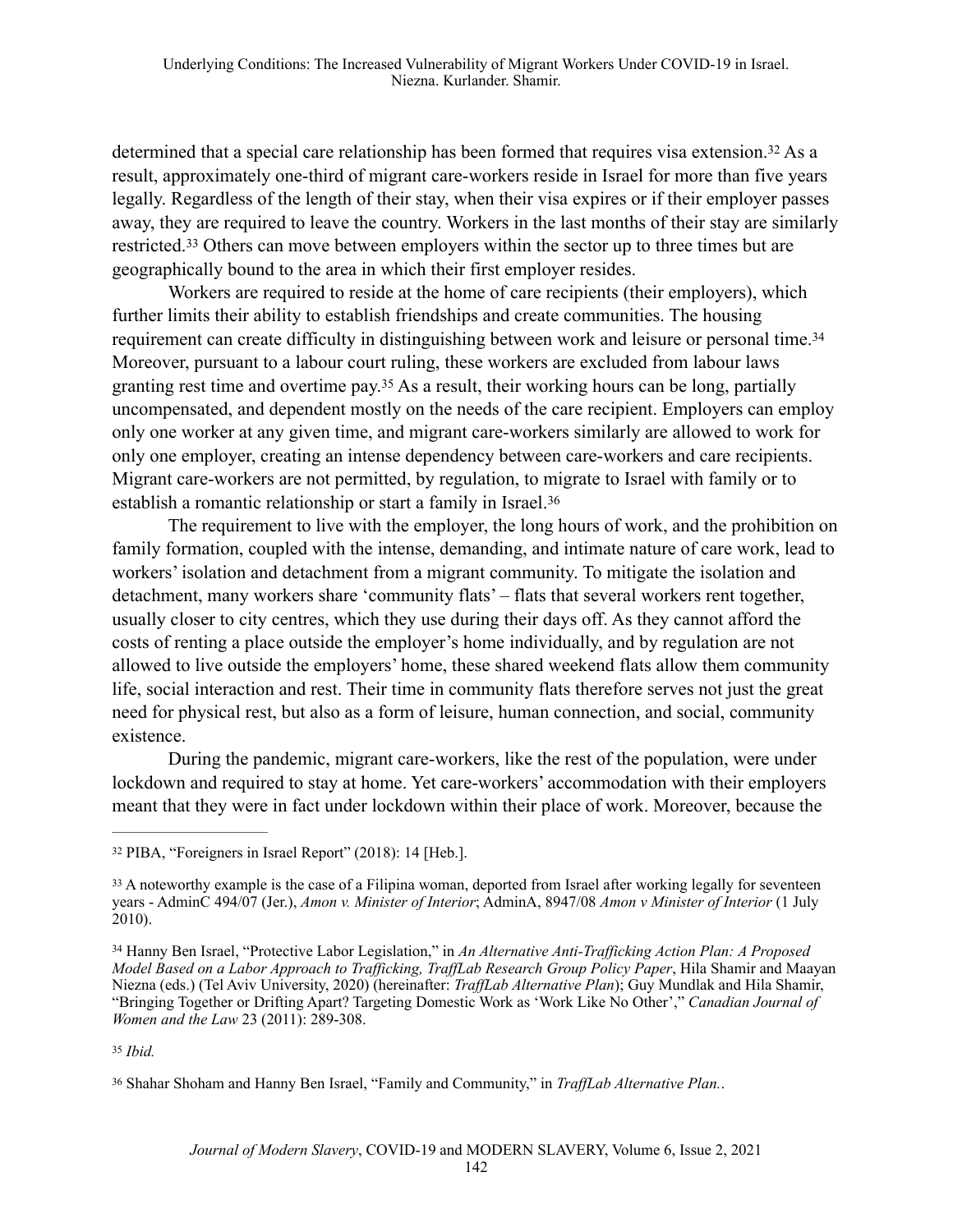elderly were considered an at-risk population, many of them did not leave their homes at all and did not receive visits from families or others. As a result, many care-workers could not even take their day off or leave the workplace at all. Moreover, regulations and instructions of the Ministry of Health and the Population and Immigration Authority (PIBA) prohibited them from using 'community flats'. This prohibition was justified as a measure to prevent the spread of the virus. The regulation further clarified that workers could spend time in individual flats or vacation homes, yet this ignored the economic infeasibility of such alternatives for most of these workers, who earn below minimum wage.<sup>37</sup>

As a result, many workers remained for months as sole in-home care providers to disabled and elderly individuals, with no ability to exit their workplaces. The new regulation further restricted the limited rights migrant care workers had to leisure time and privacy, and significantly increased employer control and surveillance over them. Employers were empowered by the regulation to request that care workers not leave the house, and to inspect what they did and who they met during their days off, if they had any. Data collected by civil society organisations indicated that months after the beginning of the pandemic, many workers had no rest and simply stopped leaving their employers' homes altogether– some without even one free day outside the house in months.38

The inability to leave one's place of employment, where work and home are one and the same, or to socialise with anyone other than their employer meant that all aspects of rest, leisure, private and family life were suspended. Workers subject to these conditions were, for several months, denied the ability to exit their role as workers and live a fully human and multidimensional existence. Such a situation clearly objectifies workers, as key aspects of their humanity, other than labour power, are denied. COVID-19 regulation prioritised employers' interests over those of the workers, intensifying workers' objectification and their treatment as mere instruments for performing labour, as opposed to humans with needs beyond work and subsistence 39

#### *Palestinian construction workers*

A similar denial of workers' full humanity and limitation to their role as workers can be identified in the situation of Palestinian construction workers. To prevent potential spread of the virus, Palestinian workers' entrance into Israel changed almost overnight from daily commuting

<sup>&</sup>lt;sup>37</sup> PIBA, "Guidelines for Care Sector Foreign Workers and Their Employers," (19 April 2020) [Heb.]; Ministry of Health, "Announcement to Foreign Workers Residing in the Employer's Home" (9 May 2020) [Heb.].

<sup>&</sup>lt;sup>38</sup> Kav LaOved, "How Did the Coronavirus Pandemic Impact Migrant Workers in Israel?" (17 December 2020) [Heb.].

<sup>&</sup>lt;sup>39</sup> Commissioner for Foreign Workers' Labor Rights, Ministry of Labor, Social Affairs and Social Services, "The COVID-19 Crisis: A Letter to Foreign Workers Providing At-home Care and Their Employers," (17 March 2020) [Heb.]; PIBA, "Guidelines for Care Sector Foreign Workers and Their Employers".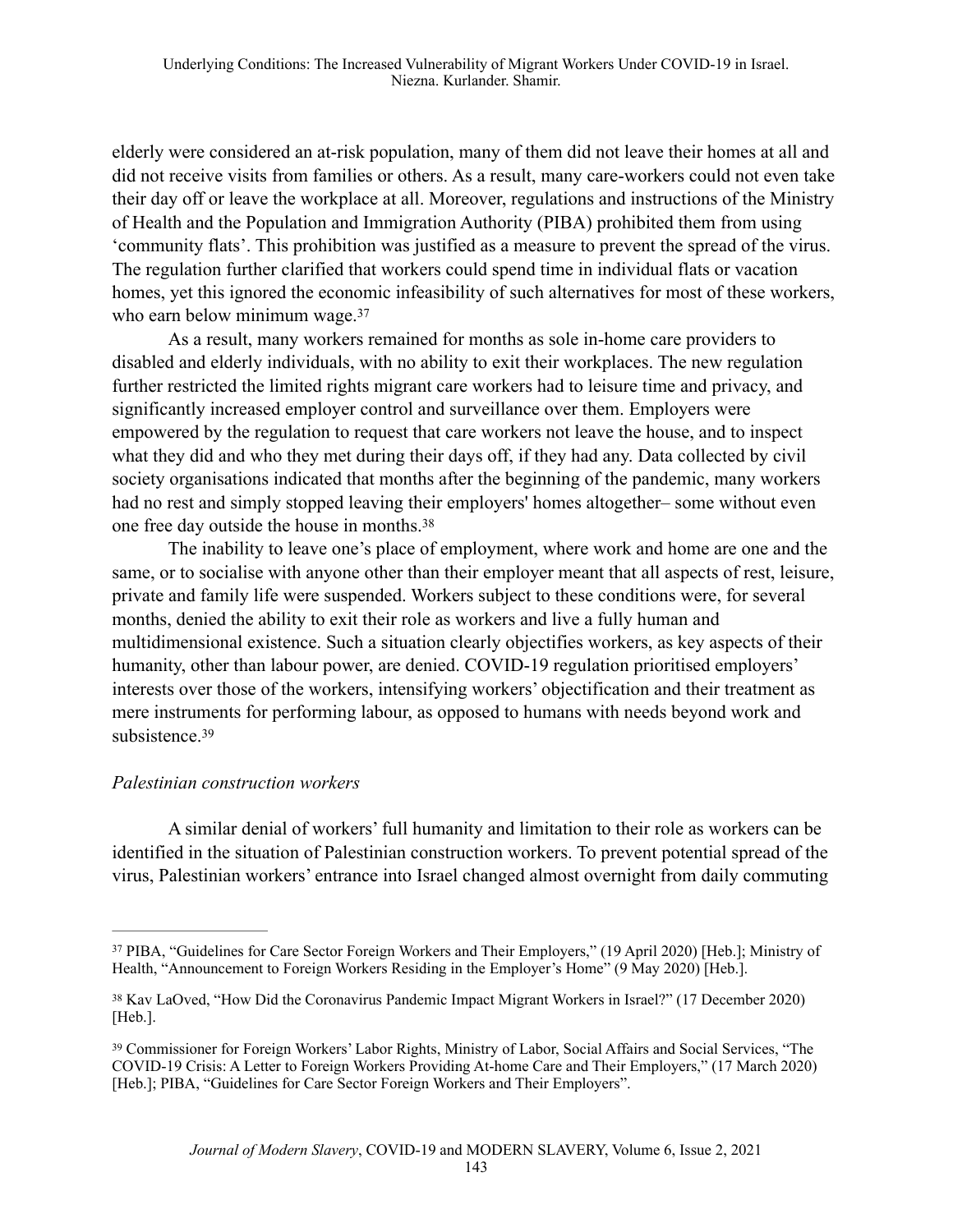to de-facto seasonal migration, without proper safeguards to protect their rights under the new situation.<sup>40</sup>

Before the pandemic, most Palestinian workers would cross a checkpoint between the OPT and Israel every day or once a week. The movement between the West Bank and Israel is through crowded checkpoints, where workers stand in long lines and wait to cross for a significant time each day. The Israeli government perceived the crowded checkpoints and the movement between regions as risk factors for increased contagion and decided to adopt measures to minimise the risk. It announced that permits for Palestinian workers would be issued for 30 days in the agricultural sector or 60 days in the construction sector.<sup>41</sup> During the entire duration of their stay in Israel, the workers were to be under the constant supervision of their employers, or employers' representatives, thus preventing them from leaving the workplace. However, the requirement for constant monitoring predated the pandemic, and resulted from national security concerns. Under the pre-pandemic permit regime, employers were required to enforce control measures and restrictions of movement, and to monitor the whereabouts and behaviour of their workers. Regulations adopted following the COVID-19 outbreak intensified the level of surveillance of Palestinian workers, now applied day and night, for weeks on end.

Under the COVID-19 permit requirements, workers were restricted from leaving their place of residence (which was, for some, the construction site), and employers were instructed to report to the authorities any 'suspicious or irregular behaviour' – a vague term that was used in the regulations without clear explanation or example of what might constitute such behaviour.42 While there is currently no evidence of misuse of these extreme measures to discipline or punish workers during the pandemic, there have been examples of such abuse in the past, such as fabricated claims by employers regarding security concerns aimed at preventing unionisation.<sup>43</sup>

The first version of the COVID-19 permit requirements for the entry of Palestinian workers to Israel included a requirement that employers retain the identity documents of their workers. Such a measure is tantamount to withholding documents, an extreme control measure recognised as an indicator of trafficking and forced labour.<sup>44</sup> Shortly after the new regulations were announced, Israeli NGOs petitioned the High Court of Justice (Israel's Supreme Court), arguing against several aspects of the new regulations, including the living arrangements (discussed below) and the requirement to retain documents. Following the petition, the

 European Commission and International Labour Organization, "Operational Indicators of Trafficking in Human 44 Beings"; Maayan Niezna, "The Occupation of Labor – Palestinian Employment in Israel," (2021).

Maayan Niezna, "Under Control: Palestinian Workers in Israel During COVID-19," *Border Criminologies* (blog), 40 (7 July 2020).

<sup>&</sup>lt;sup>41</sup> Ministry of Construction and Housing, "An Outline for Return of Palestinian Workers to the Construction Sector" (2020) [Heb.]; Niezna "Under Control".

*Ibid*. <sup>42</sup>

<sup>43</sup> Maan-Workers Association, "Zarfati Garage Flings False Security Accusations Against Workers' Committee Chairperson", (28 July 2014).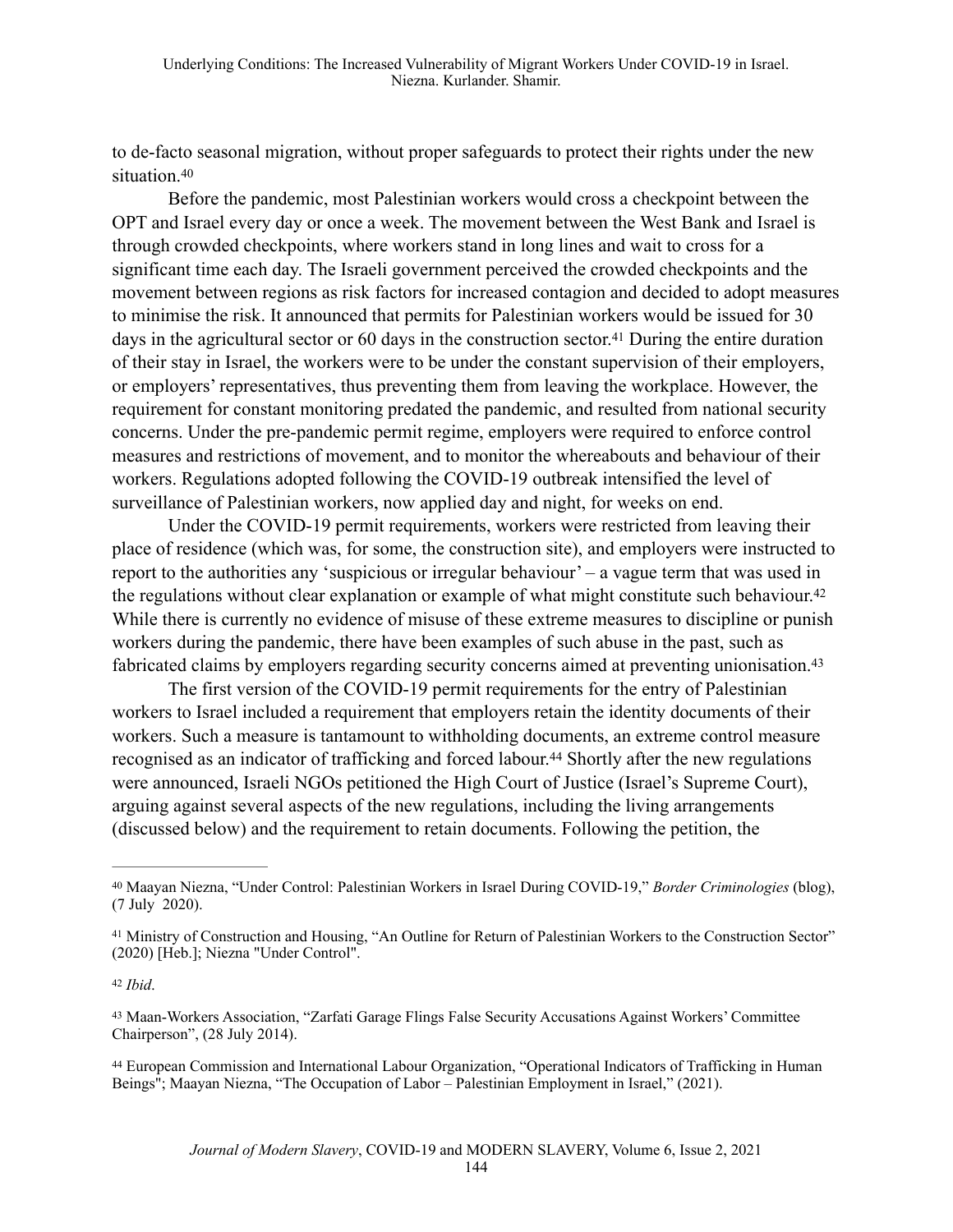requirement was revoked, with the authorities claiming that it had been mistakenly included in the regulation.<sup>45</sup> The other control measures – the constant supervision, the prohibition on leaving the premises, and the employers' reporting duties – all remained unchanged. According to recent publications, some employers rely on private security firms to monitor the whereabouts of Palestinian workers while they are in Israel.46

The situation of Palestinian construction workers under COVID-19 regulation, like that of migrant care-workers, demonstrates how the measures adopted to reduce the spread of the virus failed to address the complex realities of non-citizen workers and their existing living arrangements and mobility restrictions, and, as a result, increased workers' vulnerability. Moreover, it exemplifies not only the ways in which restrictions applied to the entire population played out differently with specific groups of workers due to structural causes, but also how the regulation applied to these workers extended well beyond the restrictions endured by citizens. As a result, non-citizens' working and living conditions under COVID-19 regulation reflected what the literature identifies as 'badges' of modern slavery – strict control and surveillance of workers in and outside the workplace, and intense limitations on physical mobility.47

Under the restrictions described above, workers' movement was framed as a risk to national security, to public health, or the health of their employers/patients. The combination of new limitations and existing regulation on work environments led to workers having no free or unsupervised time for weeks on end. Policymakers clearly prioritised employers' interests and the (perceived) public interest above the rights of workers in precarious employment, if the latter were even considered at all. We suggest that this neglect results from the perception of noncitizen workers in the so-called 'low-skilled' sectors first and foremost as 'working hands', labour power to be controlled and used efficiently, and not as human beings, right-bearing members of society with personal lives, relationships and an existence outside the workplace.

As a result of the pandemic, some restrictions of movement and increased surveillance applied to the population as a whole. Some might therefore dismiss the dire description offered here as 'life under COVID', rather than indicative of forced labour, slavery and trafficking. It is important to note, however, that "slavery is ultimately about control. Control which deprives a person, in a significant manner, of their individual liberty or autonomy; and ultimately, that this control is meant to allow for exploitation and is typically maintained through coercion or violence".<sup>48</sup> It is the control and objectification of workers that lies at the heart of such

<sup>48</sup> Jean Allain, *Slavery in International Law: Of Human Exploitation and Trafficking* (Leiden, Boston: Martinus Nijhoff Publishers, 2013): 120.

<sup>&</sup>lt;sup>45</sup> HCJ 2730/20, *Kav LaOved v. Minister of Health*, "Primary Response of Respondents 1-4", 5 May 2020, para. 7 [Heb.].

<sup>&</sup>lt;sup>46</sup> Niezna and Tadjer, "Situation Report".

<sup>&</sup>lt;sup>47</sup> Amir Paz-Fuchs, "Badges of Modern Slavery," *The Modern Law Review* 79, no. 5 (2016): 757-85, 765, 783; see also Vladislava Stoyanova, *Human Trafficking and Slavery Reconsidered: Conceptual Limits and States' Positive Obligations in European Law* (New York: Cambridge University Press, 2017): 295.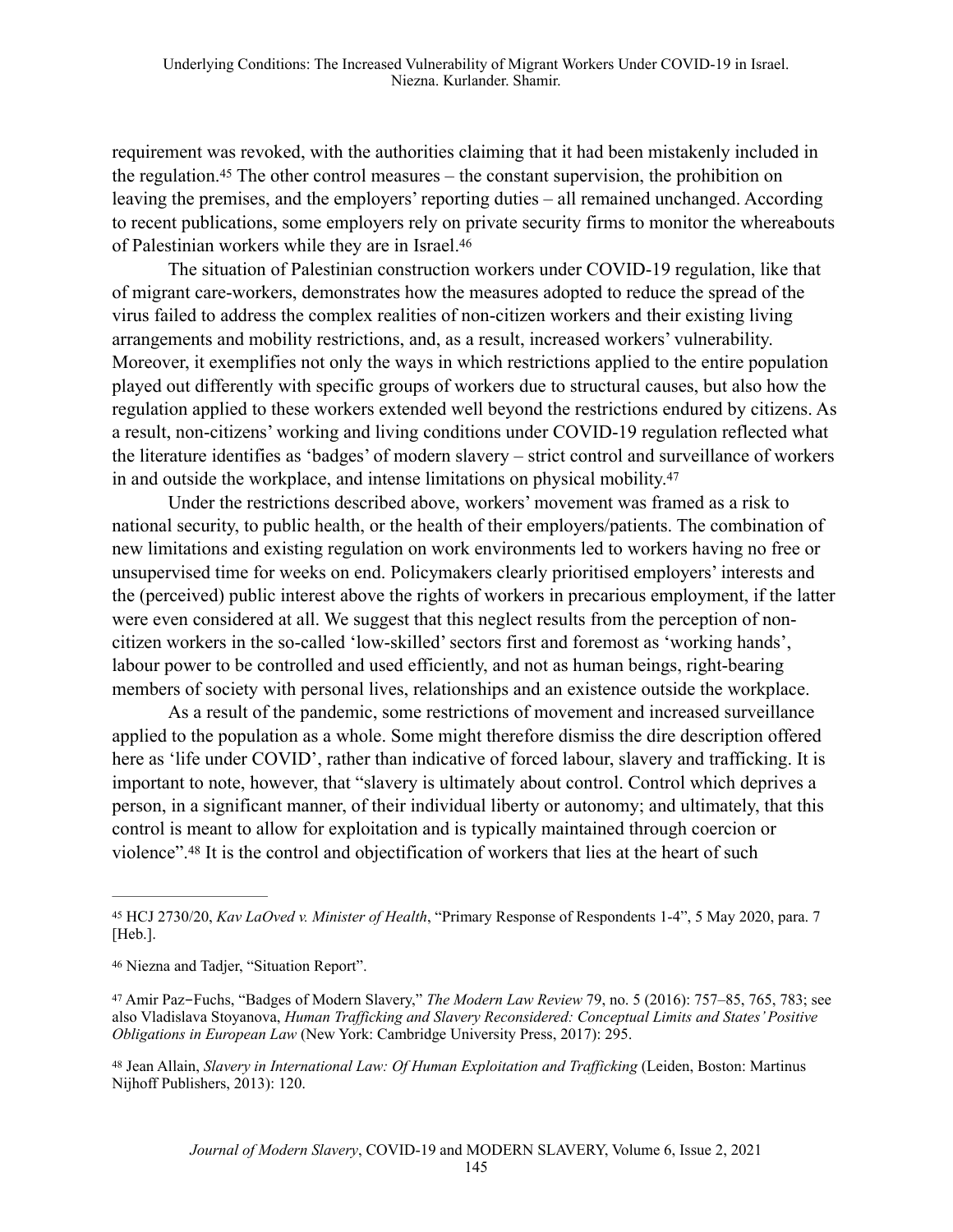phenomena. Accordingly, we argue that such policies, implemented in disregard of their impact on workers' market position and bargaining power, and denying their humanity and right to life outside work, should be understood as root causes of forced labour, slavery and trafficking.

## **b. Deterioration of living conditions and violations of basic health and safety conditions in the workplace**

Migrant workers' substandard living conditions and hazardous work environments have drawn world-wide attention during COVID-19. In Israel, non-citizens' harsh housing conditions and substandard occupational health and safety conditions were well known and documented before the pandemic.<sup>49</sup> Yet the pandemic created new challenges, and, at times, new solutions. These challenges had a particularly notable impact on Palestinian construction workers and migrant workers working in the agricultural sector.

### *Palestinian Construction Workers*

Construction was designated an 'essential' sector, and work continued as usual during this period. The label shows that the distinction is not neutral and reflects political and economic agendas, as construction is not an urgent service (as opposed to, for example, care or food production). Rather, it serves primarily the private and public interests of fast building and continued profits, while prioritising these benefits over workers' safety and protection from infection.

Palestinians are the largest group of non-citizen workers in the construction sector.<sup>50</sup> As noted above, prior to COVID-19, Palestinian workers were daily labourers, and most of them did not require accommodation in Israel. The minority of workers that received overnight permits did not draw much policy attention and often slept in construction sites. The regulations concerning their accommodations were laconic, as compared to the detailed regulation of the accommodation required for migrant workers, referring to "bed etc. in residence", "toilets in sanitary conditions", and "a corner for personal needs such as eating and drinking".<sup>51</sup> Moreover, Palestinian workers were the only group of workers that while working in Israel, did not have health insurance in Israel, and were expected to receive all medical services in the West Bank. This raised, and continues to raise, practical obstacles to workers receiving necessary treatment, including following work accidents.52

BBC News, "Who Cares About Israel's Thai Workers?" (25 November 2018). <sup>49</sup>

<sup>&</sup>lt;sup>50</sup> There are over 60,000 permit-holding Palestinian construction workers, as compared to approximately 14,000 migrant workers. See PIBA, "Foreigners in Israel Report" 4 (2020).

<sup>&</sup>lt;sup>51</sup> District Coordination and Liaison and PIBA, "Request and Commitment to Let Worker Residents of Judea, Samaria and Gaza into Israel" (undated; revised as explained below).

<sup>&</sup>lt;sup>52</sup> HCJ 2730/20, *Kav LaOved v. Minister of Health*, Petition of 28 April 2020; Niezna and Tadjer, "Situation Report".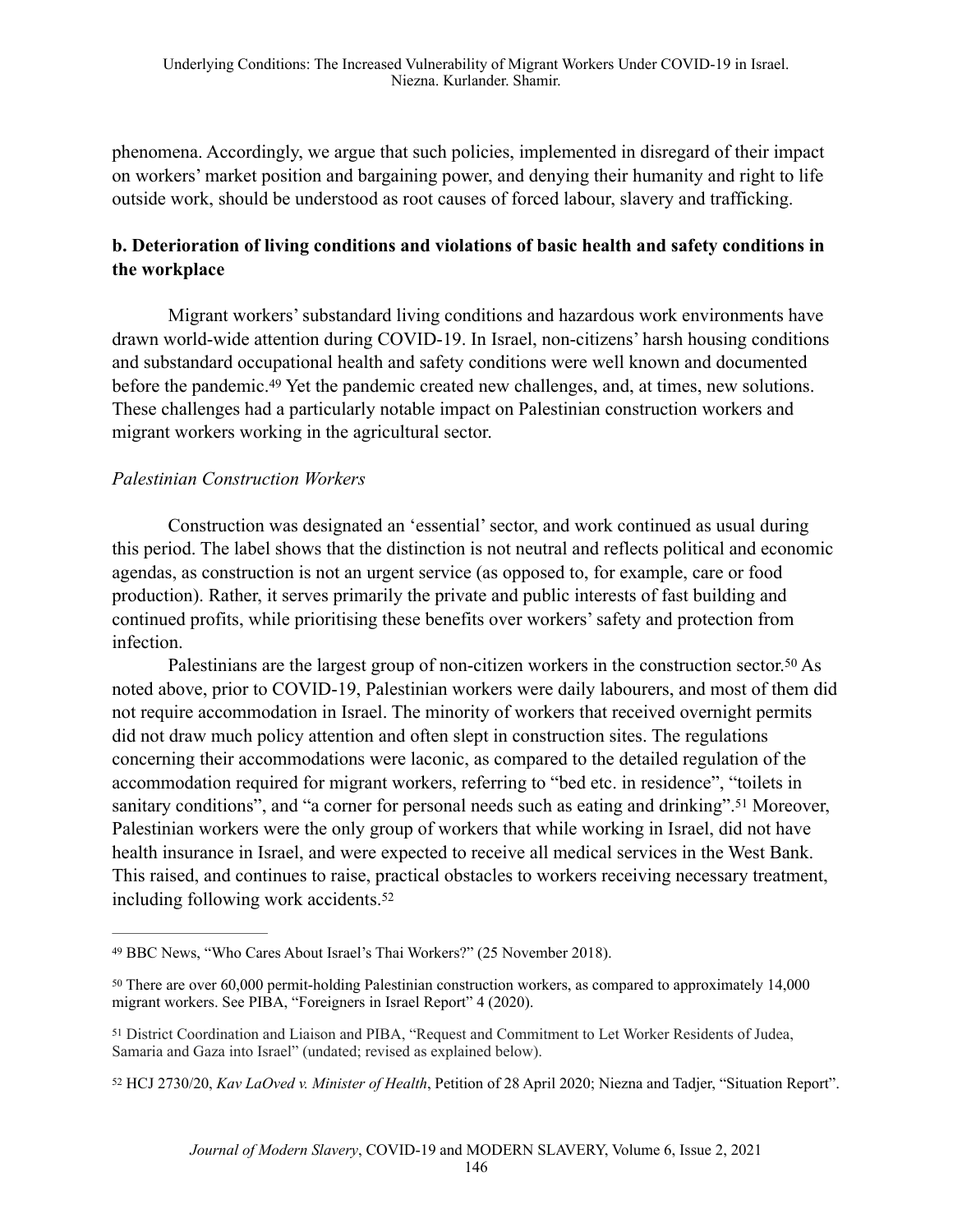On 18 March 2020, Israel decided to prevent entrance from the OPT generally but made special arrangements for the continued entry of Palestinian workers, who overnight became defacto seasonal workers who could not return home and were required to stay in Israel for months. The poor accommodation standards and improvised solutions for workers who had never been required previously to sleep in Israel meant that some workers slept in construction sites, without beds, toilets or running water, and in dangerous conditions.<sup>53</sup> The lack of health insurance in Israel, the closures that prevented their return to the West Bank, and the prohibitive high costs of private medical insurance left workers with no access to basic medical services, in the middle of a pandemic.54

The precarious situation led Israeli NGOs to petition the High Court of Justice in April  $2020$ , citing the conditions explained above.<sup>55</sup> The petition resulted in some immediate improvements in early May, including a change in the requirement to withhold identity documents, discussed above. In addition, Palestinian workers received health insurance coverage, and clear standards for accommodation were introduced, generally reflecting the legal standards for accommodation of migrant workers. There was a clear indication of improvement in the accommodation of construction workers in the later months of the pandemic, with a survey by the Bank of Israel reporting that, "About half of all workers noted that their employers provided them with reasonable or good sleeping and hygiene arrangements, and only a few noted that they had bad sleeping and hygiene arrangements."56

The impact of the pandemic on Palestinian workers demonstrates the neglect of workers' basic needs – such as housing, health and safety – and the need for civil society to intervene reflects the extreme vulnerability of these workers. Recent data collected by civil society organisations suggests that the situation of most Palestinian workers worsened as a result of the pandemic.<sup>57</sup> Workers reported fewer employment opportunities and non-payment for the days that they were unable to work during COVID, demonstrating their dependency on employers and their limited bargaining power.

*Ibid*. <sup>55</sup>

*Ibid.* <sup>53</sup>

HCJ 2730/20, *Kav LaOved v. Minister of Health*. <sup>54</sup>

<sup>&</sup>lt;sup>56</sup> Bank of Israel, "Palestinian Employment in the Israeli Economy During the COVID-19 Crisis," 29 December 2020 [Heb.].

<sup>&</sup>lt;sup>57</sup> Niezna and Tadjer, "Situation Report".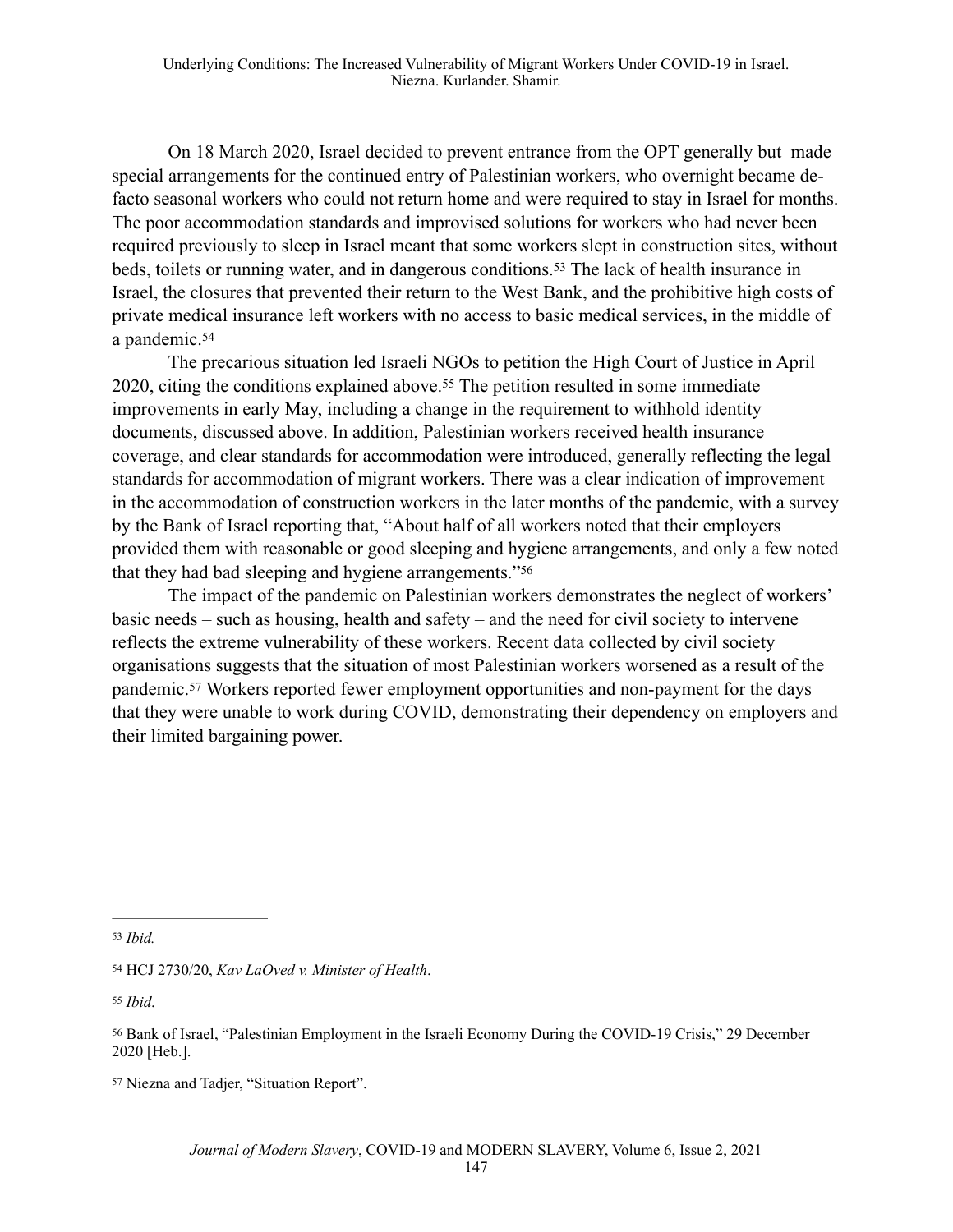#### *Migrant workers in the agriculture sector*

Like construction and care, the agriculture sector was also designated as essential during the COVID pandemic.<sup>58</sup> As a result, the  $32,000$  non-citizen workers in this sector, most of them migrant workers from Thailand,<sup>59</sup> continued working throughout this period.

Israel's Foreign Workers' Law (1991) requires employers of migrant workers to provide them with "suitable accommodation". In the agriculture sector, most employers house workers on farms. Due to land-use regulation,  $60$  however, structures on farms can be built solely for agricultural use, such as sheds, haylofts, etc.  $61$  As a result, migrant workers usually reside in temporary structures not well-suited for long-term housing, such as mobile homes, converted sheds, and shipping containers. The result is a routinized sectoral practice of substandard accommodations and crowded makeshift structures without proper sanitation or ventilation and no cooling and heating devices, needed especially in the Israeli desert, where many of the workers reside.62

In the following paragraphs, we will discuss the ways in which the pandemic disclosed the 'underlying conditions' of workers' living and working conditions, as crowded and unsanitary accommodations posed a particular problem for quarantine requirements. The solutions adopted also demonstrate migrant workers' vulnerability.

In mid-March 2020, PIBA closed off Israel's borders to anyone without Israeli citizenship or a residence permit.<sup> $63$ </sup> As a result, migrant workers who were outside the country at the time (e.g., visiting their families in the country of origin) as well as new workers who were supposed to begin working in Israel could not enter Israel until August 2020. At that time, all persons permitted to enter the country were required to quarantine for two weeks, in order to guarantee they were not infected with COVID-19. One could quarantine either in his or her place of residence, or in hotels and other facilities converted to quarantine dorms and provided by the State.

Employers complained that the border closure led to severe labour shortages in the sector. The agricultural lobby pushed for allowing returning migrant workers and new arrivals to enter

<sup>&</sup>lt;sup>58</sup> See Emergency Regulations of 22 March 2020 (limiting the number of workers to curb the spread of the novel coronavirus) [Heb.].

PIBA, "Foreigners in Israel Report" (2020)*.* See also, Adi Maoz, *Annual Report 2019*, (Kav LaOved, 2020) 59 [Heb.].

<sup>60</sup> PIBA, Procedure 37.07B, "Permission to Use Land for Housing Foreign Workers" (24 May 2020) [Heb.].

<sup>&</sup>lt;sup>61</sup> Aricha Fromm et al., "Policies, Guidelines, and Criteria for Agricultural Structure Planning," The Authority for Rural and Agricultural Planning and Settlement Development, Division of Regional Rural Planning, (2013) [Heb.].

 $62$  See Raijman and Kushnirovich, "The Impact of Bilateral Agreements"; Kav LaOved "We live here ... Violation of the 'Suitable Accommodation' Law for Agriculture Migrant Workers" (June 2020) [Heb.].

<sup>&</sup>lt;sup>63</sup> See PIBA, "Population and Migration Authority Update: Only Tourists and Foreign Nationals Whose Lives are Not Based in Israel to be Denied Entry" (4 April 2021) [Heb.].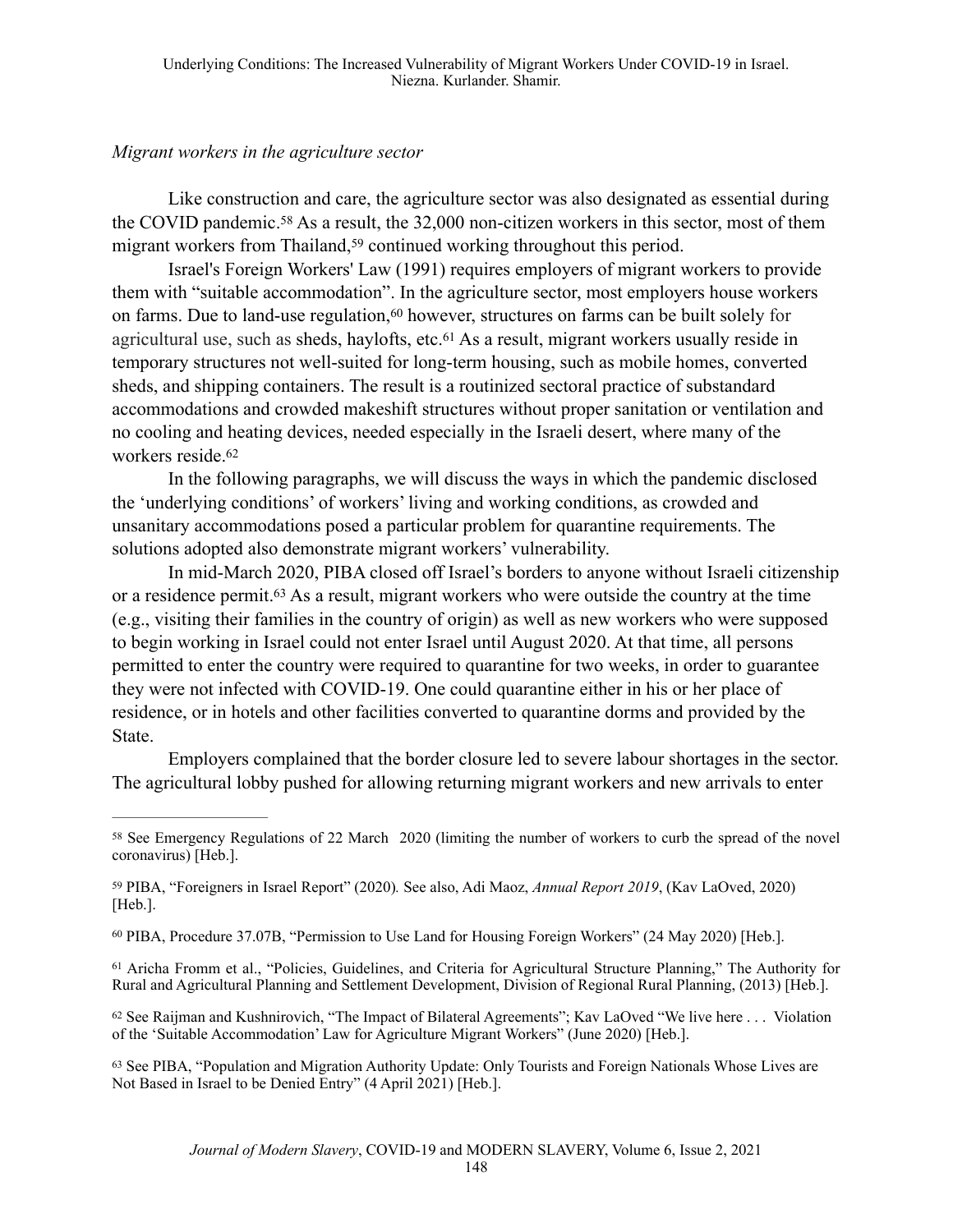Israel. The authorities were reluctant to open the borders, a decision further complicated by the question of the cost and arrangements required for migrant workers to quarantine. In late July, just before Israel relaxed its border closure, PIBA published a regulation, <sup>64</sup> which prohibited the quarantine of migrant workers in farms and instead required them to quarantine in hotels, apartments, or housing with no more than eight workers, with a maximum of two per room. The regulation further required posting a security guard – like those deployed in quarantine hotels – tasked with preventing quarantined individuals from leaving the facility or otherwise violating quarantine regulations.<sup>65</sup> Migrant farm workers, unlike other entrants into the country, could not quarantine in their own residences. Presumably, this was due to policymakers' awareness of workers' substandard and crowded living conditions, which could not guarantee effective quarantine.

The issue of funding the workers' quarantine further complicated the proposed arrangement. Neither employers nor the government were willing to provide or fund the workers' quarantine arrangements. The cost of the hotels repurposed as quarantine facilities was considerable, and the outraged farmers demanded a less expensive solution.<sup>66</sup> Several options were considered, including quarantining workers at a defunct immigration detention facility, deep in the Israeli desert<sup>67</sup> – an option to be pursued only if found to be cheaper than the alternatives. The need to remove the formal designation of the facility as a 'prison' was also mentioned.<sup>68</sup> Ultimately, this proposal was abandoned after it was leaked to the press.<sup>69</sup>

In late August, before the first workers arrived in Israel from Thailand, Thailand was recategorised as 'green', meaning entrants from Thailand were no longer required to quarantine upon arrival.<sup>70</sup> The Israeli Ministry of Agriculture presented the decision to classify Thailand as 'green' as an achievement that represented the interests of Israeli farmers.<sup>71</sup> In December, as the number of COVID cases rose again in Israel and a third lockdown was announced, the 'green

 $67$  The facility, 'Holot', was used for the detention of asylum seekers until March 2018.

<sup>68</sup> The idea of using Holot for quarantine was also raised by MK Amir Ohana, the Minister of Public Security, in early August, in answer to a question about the facility's fate. Jonathan Lis, "Israel Weighs Using Empty Detention Facility to Quarantine Returning Foreign Workers," Ha'aretz, (12 August 2020).

*Ibid*. 69

*Ibid*. <sup>71</sup>

<sup>&</sup>lt;sup>64</sup> PIBA, "Notice Regarding the Eligibility Criteria for Re-entry Visa (Inter-Visa) Applications for Foreign AgricultureWorkers Returning to Israel After Being on Leave in Their Home Countries (23 July 2020) [Heb.]; PIBA, "Notice Regarding the Eligibility Criteria for Inviting Foreign Workers to Work in the Agriculture Sector (2 August 2020) [Heb.].

<sup>&</sup>lt;sup>65</sup> Guards were also posted in quarantine of Israeli citizens returning from abroad.

Yael Kurlander and Idit Zimmerman, "'Suitable Accommodation' for Agricultural and Care Migrants Before and 66 After Covid-19," *Hagira* (forthcoming) [Heb.].

<sup>&</sup>lt;sup>70</sup> Ministry of Agriculture: "Pressure from the Ministry of Agriculture Proved Effective: Thailand Added to the Green List" (1 September 2020) [Heb.].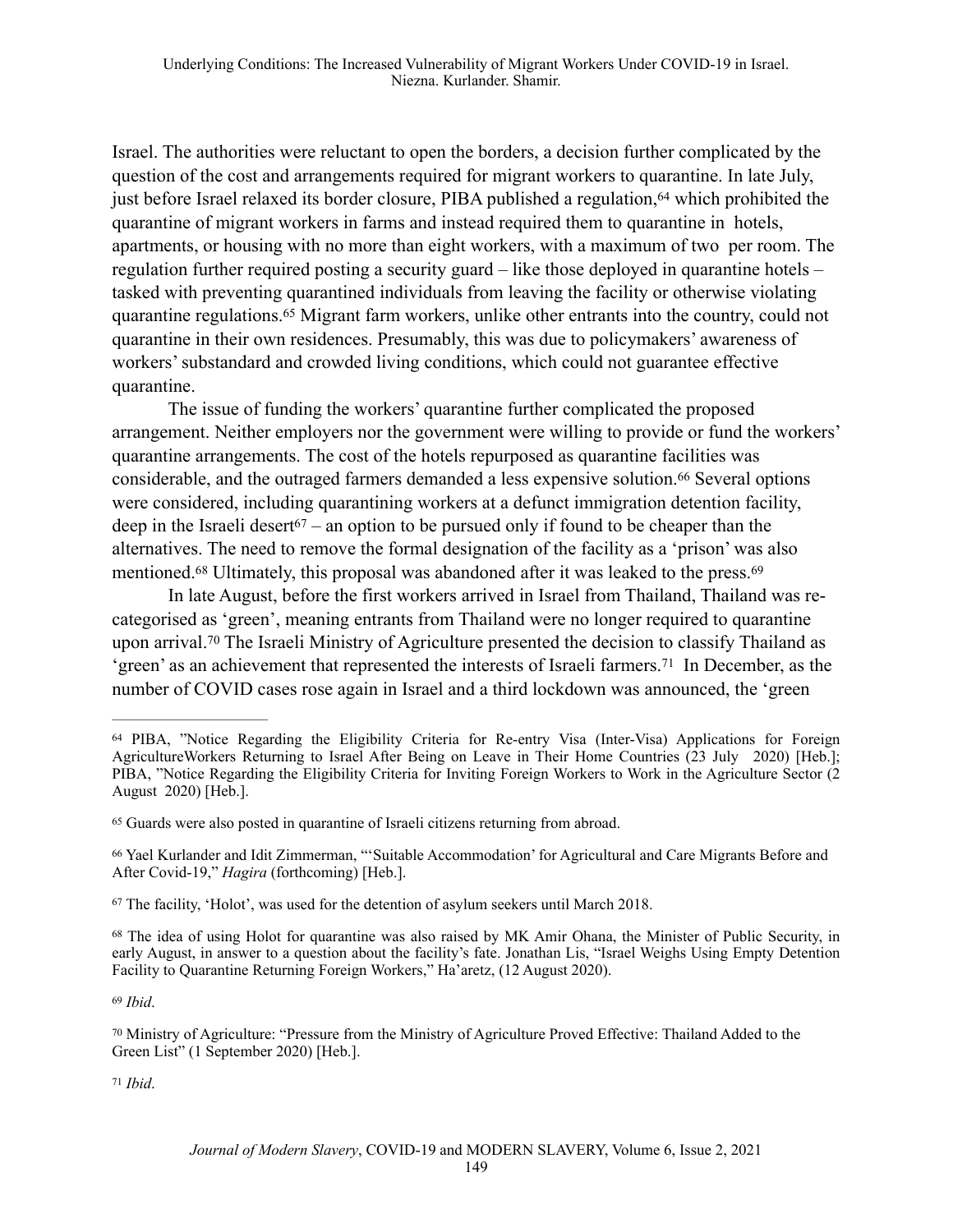list' policy was revoked, and PIBA announced reinstatement of the previously proposed hotel quarantine policy.<sup>72</sup> The estimated cost of the hotels discussed in August turned out to be inflated, however, and employers agreed to pay the lower cost. While the cost was eventually born by employers, there is reason for concern that it will subsequently be passed on to the workers themselves.

The impact of COVID-19 policies on migrant farm workers' housing reveals the instrumental treatment of workers by employers and the State alike. While the State has formally acknowledged for the first time the workers' poor accommodations, the decision whether to invest additional funding in creating better, less-crowded housing solutions for workers remains with the employers, and the accommodation requirements remain unenforced. Moreover, despite having been dropped, even considering the idea of quarantining workers in a remote detention facility reveals that workers are yet again arguably being treated purely as labour power – abstracted from their humanity. Migrant workers' physical wellbeing was considered only in order to protect their labour power, when it was threatened by the virus or in high demand (due to labour shortages, as further discussed below), or when their bodies posed risks to the public as a whole.

#### **c. Loss of income and exclusion from social security safety nets**

The groups of workers discussed thus far were made vulnerable to exploitation by COVID-19-related policies because their work was deemed 'essential', and the new restrictive conditions further increased their vulnerability. Some workers experienced weakened bargaining power, for others working and living conditions worsened, and for many risk levels were heightened, but they were all able to continue to earn income. The vulnerability of another group of non-citizens – asylum seekers – increased not as a result of instrumentalisation and objectification, but rather stemmed from their being deemed both non-essential and nondeserving of any measures adopted by the government to support citizens and permanent residents who lost their income.

Since the entry of asylum seekers (referred to as "infiltrators" under Israeli law) to Israel, and especially with the larger numbers who entered Israel in 2010-2012, they have been treated by the State as an undesirable presence. Despite many having resided in Israel for more than a decade, the needs and possible rights stemming from their long-term presence have been ignored by policymakers, and arrangements concerning their presence in Israel have reflected the notion of a short-term stay. Indeed, the main declared policy goal was their removal. Due to the principle of *non-refoulement*, Israel has usually refrained from outright deportations. However, turning asylum seekers back to Egypt at the border, prohibitions on residing in the centre of Israel or its large cities, prolonged, even indefinite, detentions, 'voluntary return' (or 'constructive expulsion') to third countries, and various coercive means were all components of

PIBA, Letter to placement agencies: "Urgent Notice Regarding the Need for Self-Quarantine for Foreign Workers 72 Entering Israel from Thailand—COVID-19 Pandemic" (22 December 2020) [Heb.].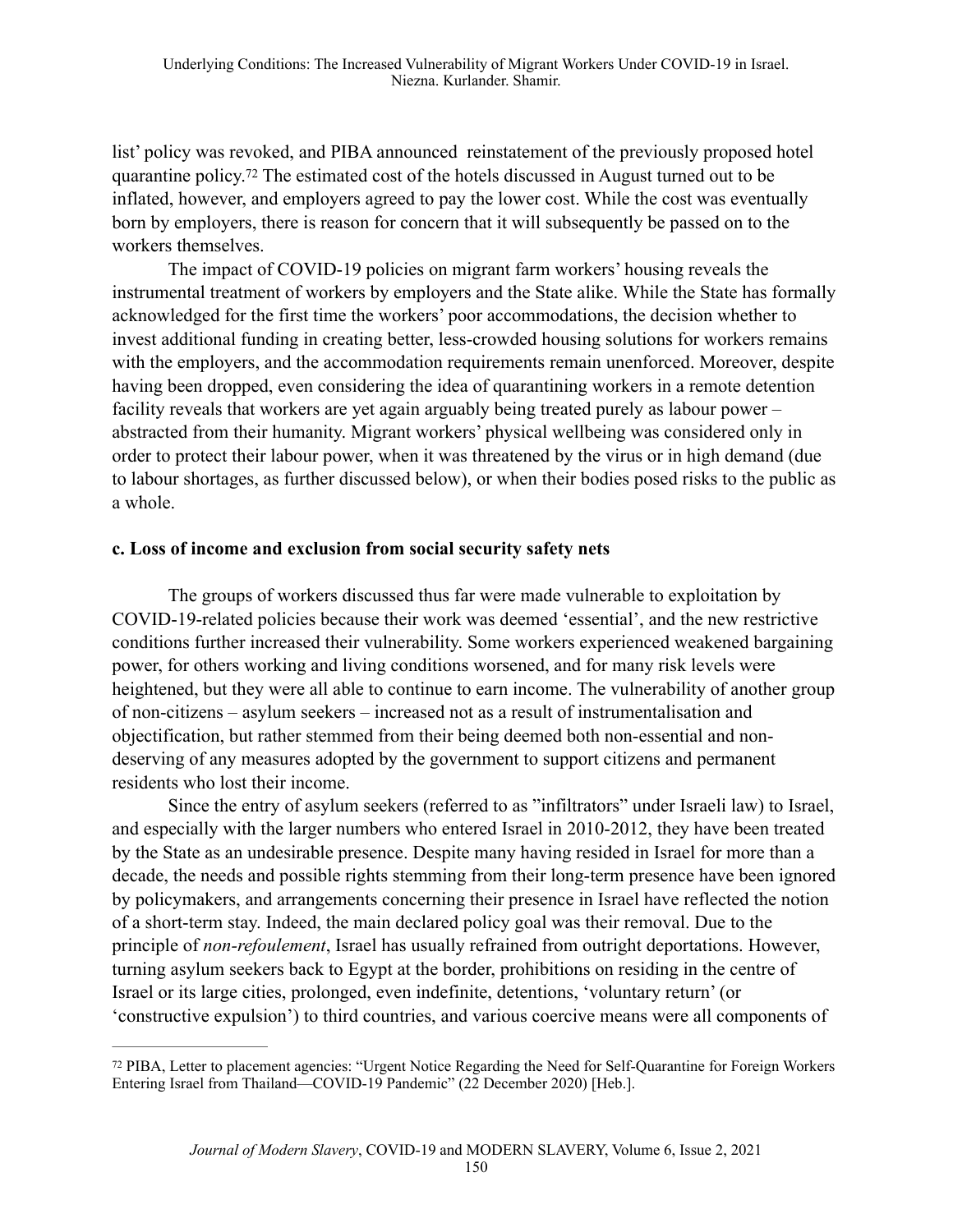the State's pre-Covid policy – until rejected by the Supreme Court following civil society organisations' petitions.73

All of these measures reflect the insistence on temporary stay and prevention of the settlement of asylum seekers. Another key tool adopted by Israel was the introduction of economic incentives for departure, foremost the arrangement known as the 'Deposit Law'.<sup>74</sup> The law required employers to deduct 20% of asylum seekers' monthly salary to a special fund, which served as a 'deposit' that asylum seekers would receive only upon departure from Israel. It was deemed particularly cruel because of asylum seekers' meagre incomes. Asylum seekers work mainly in the cleaning and hospitality sectors, which are prone to workers' rights violations and informality. According to the State's data, as of 2019, about 40% of the working asylum seekers made less than minimum wage.<sup>75</sup> Moreover, asylum seekers are excluded from the social security scheme, and, as a result, are not entitled to benefits, welfare services or national healthcare.76

The sectors where most asylum seekers work were deemed 'non-essential.' As a result, when lockdown was introduced many of their workplaces closed, leaving families without any income and struggling to survive. From the second lockdown, in autumn 2020, Israeli NGOs working with asylum seekers estimated that 80% were unemployed.<sup>77</sup> Moreover, because they are ordinarily excluded from the universal healthcare applicable to citizens and permanent residents in Israel, their healthcare depends upon employment. When asylum seekers lost their jobs, they were therefore stripped not only of income but also of health insurance.<sup>78</sup> Without work or access to social security, asylum seekers had no alternative means of obtaining basic subsistence – to pay for food, shelter or medical services. NGOs reported increasing concerns of hunger and homelessness among asylum seekers, with a severe impact on women and children.<sup>79</sup> Attempts by civil society to include asylum seekers in any of the benefit packages the

78 *Ibid*, p. 2.

*Ibid*, pp. 2-3. <sup>79</sup>

<sup>&</sup>lt;sup>73</sup> Rivka Weill and Tally Kritzman-Amir, "Between Institutional Survival and Human Rights Protection: Adjudicating Landmark Cases of African Undocumented Entrants in Israel in a Comparative and International Context," *University of Pennsylvania Journal of International Law* 41 (2019): 43.

HCJ 2293/17, *Gersagher v. The Knesset* (23 April 2020) ("Deposit Law Case"). The case concerned the 74 'Prevention of Infiltration and Ensuring the Departure of Infiltrators from Israel Law 5775-2014 (Legislative Amendments and Temporary Provisions) 5775-2014'. In references to this case, we rely on an unofficial translation by UNHCR: https://www.refworld.org/docid/5f6b194c4.html

Deposit Law Case, President Hayut's opinion, para. 43. 75

*Ibid*, Judge Hendel's opinion, para. 3. 76

Physicians for Human Rights - Israel, Hotline for Refugees and Migrants, ASSAF-Aid Organization for Refugees 77 and Asylum Seekers in Israel, The Association for Civil Rights in Israel, Worker's Hotline and ARDC - African Refugee Development Center, "Asylum Seekers in Israel Left Destitute During Covid 19 Crisis - October 2020" (2021).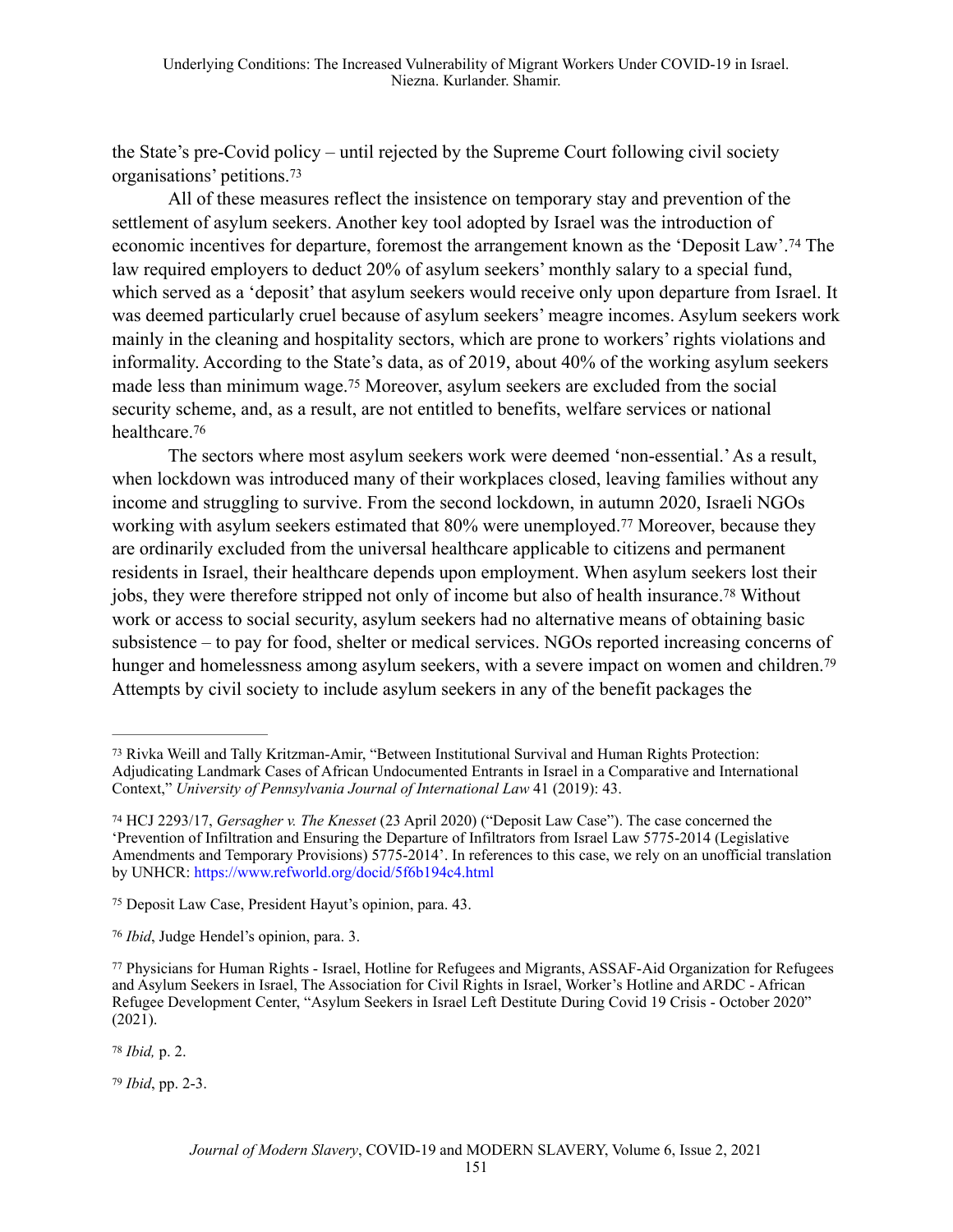government introduced have failed, leaving them with no income.<sup>80</sup> Israeli civil society organized to get food and other assistance to the most needy families, but the need was greater than what philanthropic efforts could provide, leaving many without support.<sup>81</sup> Some asylum seekers have resorted to taking exploitative informal and illegal jobs to support their families, <sup>82</sup> though due to its underground nature, it is premature to estimate and analyse the extent and scope of this phenomenon.

Prior to the pandemic, several civil society organisations petitioned the High Court of Justice to void the Deposit Law, citing the violation of asylum seekers' fundamental rights – their right to property, the right to live in dignity and have an adequate standard of living, and the right to equality. They criticised what they referred to as 'constructive expulsion', the true objective of the law and presented data on the impact of the arrangement on asylum seekers. The State argued that the Deposit Law did not violate asylum seekers' right to live in dignity, the infringement of the right to property was proportionate, and the objectives of the law were legitimate.<sup>83</sup> The court ruled during the pandemic and found the Deposit Law to be unconstitutional (see discussion in part 4, below).

Asylum seekers' increased vulnerability under COVID-19 resulted, therefore. not from excessive use of their labour power but from their exclusion from all protective measures when the labour market was brought to a stop, which, in turn, led to destitution. This exclusion represented, and during COVID further entrenched, the State's refusal to acknowledge their long-term presence and any State responsibility for their wellbeing, highlighting two aspects of non-citizen workers' vulnerability. First, economic destitution and exclusion from social security can push workers to turn into undesirable and exploitative jobs, their lack of alternatives rendering them vulnerable to severe forms of labour market exploitation. Second, noncitizens' exclusion from social security also strongly reflects their exclusion from the host society, which persists despite their lengthy residence in the host country, raising families in the host country, participating in its labour market, and contributing to its social and cultural life.

Taken together, these three key elements demonstrate how measures intended to reduce the spread of COVID-19 increased the vulnerability of non-citizen workers, their objectification and instrumental treatment, and the denial of their humanity, intensifying their vulnerability to exploitation, forced labour, slavery and trafficking. This resulted not necessarily from an intention to weaken these workers, but more often from indifference or neglect to take into account their pre-existing vulnerability or their interests, beyond their labour power.

Or Kashti, "86 Percent of Tel Aviv Asylum Seekers Lack Food Security, First Official Survey Finds," Ha'aretz (5 80 March 2020).

<sup>&</sup>lt;sup>81</sup> ASSAF, "ASSAF's Work During COVID-19 Lockdown March-May 2020" (2020).

<sup>82</sup> Lee Yaron, "Some 80 Percent of Asylum Seekers in Israel Are Out of Work, Lack Health Insurance," Ha'aretz (26 October 2020); Lee Yaron, "Asylum Seekers in Israel Forced to Fend for Themselves During Coronavirus Crisis," Ha'aretz, (24 March 2020).

<sup>83</sup> Deposit Law Case, paras. 12, 13, 16.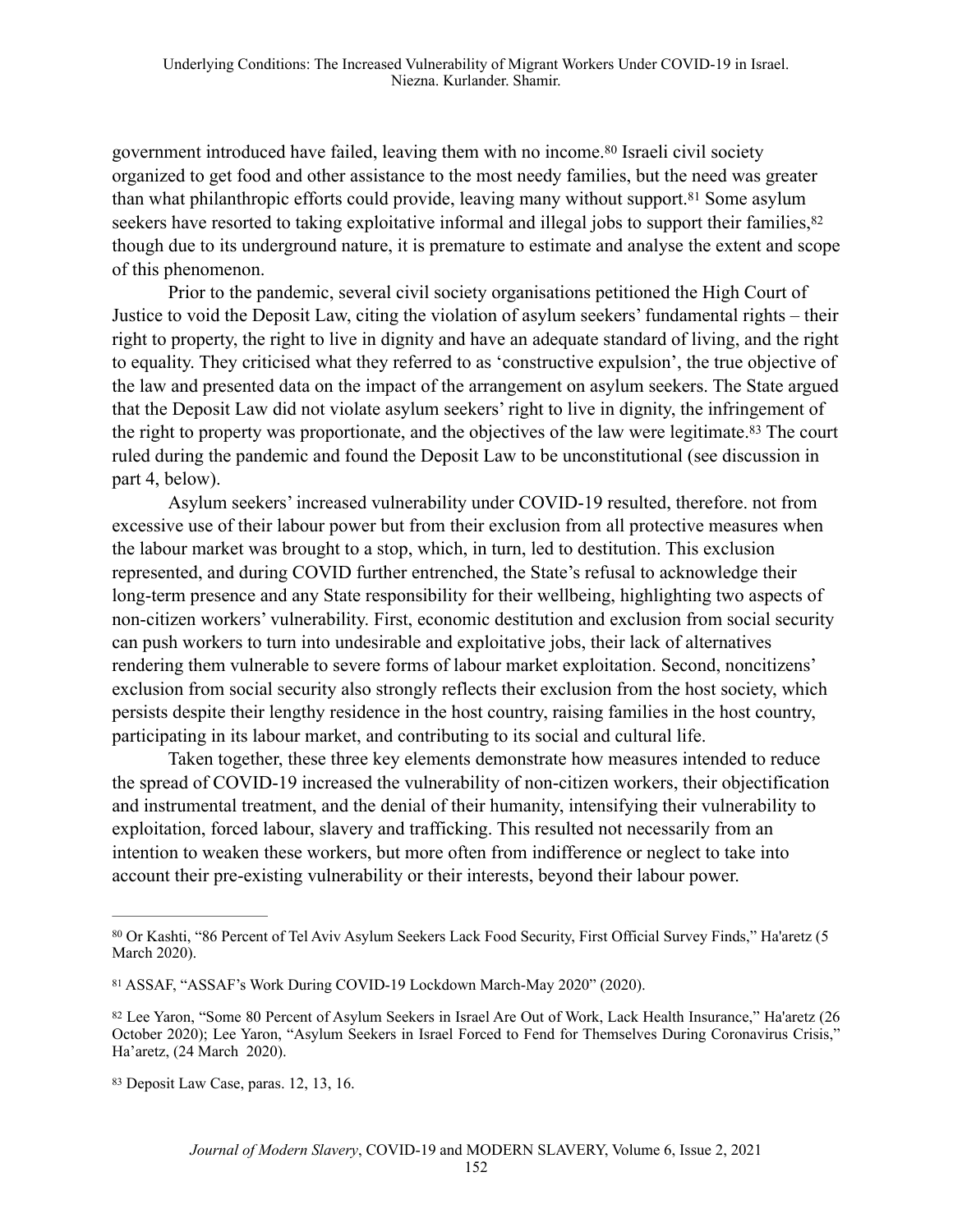We now turn to examining some of the cracks that opened up in Israeli policies towards noncitizen workers to improve their working and living conditions during COVID-19. Some have been noted already in this section – the extension of health insurance and housing regulations to Palestinian workers; land-use decisions regarding accommodation for workers on farms; and the High Court of Justice's decision annulling the Deposit Law (discussed below), accompanied by civil society's reaction to the plight of asylum seekers. In the next section, we will analyse these and additional developments, exploring whether they are temporary and superficial or represent deeper policy changes and a willingness to include non-citizen workers.

#### **4. Openings, possibilities, and the potential legacy of COVID-19**

The impact of the COVID-19 outbreak, with the closures and restrictions that followed, was mostly negative. As demonstrated above, the situation of many non-citizen workers deteriorated, and vulnerability to exploitation increased, with the conditions of some akin to forced labour, slavery and trafficking. Nonetheless, COVID-19 policies, by heightening and intensifying the structural vulnerabilities of non-citizen workers, have also drawn attention to their humanity, essential role in the Israeli economy, and socioeconomic rights, and have created some (albeit limited) opportunities to re-examine policies and improve workers' working and living conditions. Through heightened attention to vulnerability, but also through new coalitions and solidarities, some limited opportunities for change by non-citizen workers and civil society actors that support them have emerged.

While some changes are temporary and likely to be considered unusual measures taken in a time of emergency – such as the temporary increase in bargaining power, or visa extensions for workers already present in Israel – we suggest that other changes may prove more persistent. Short-term policy changes may linger, due to inertia or change in the reference point. Thus, any attempt to reinstate the previous arrangement is expected to be very visible, require justification, and likely to result in criticism and objection from civil society and even from state officials. It should be clear, though, that many of the tentative 'wins' are still limited, possibly only cracks in the system that can perhaps be strategically widened by non-citizen workers and their advocates. We believe that most of these cracks and openings will most likely close swiftly in the face of the persistent patterns of control and vulnerability non-citizen workers encounter. Below, we will identify and discuss key openings.

#### *Extension of stay in Israel*

Perhaps the most striking changes have been the extension of temporary migrant workers' visas, the transition to seasonal work for Palestinian workers, and the opening up of labour sectors to asylum seekers. Various countries, including, for example, Portugal and Canada, extended stay for and even provided residency to some immigrants and asylum seekers. In Israel, no such sweeping move was taken, yet migrant workers' visas have been extended as a result of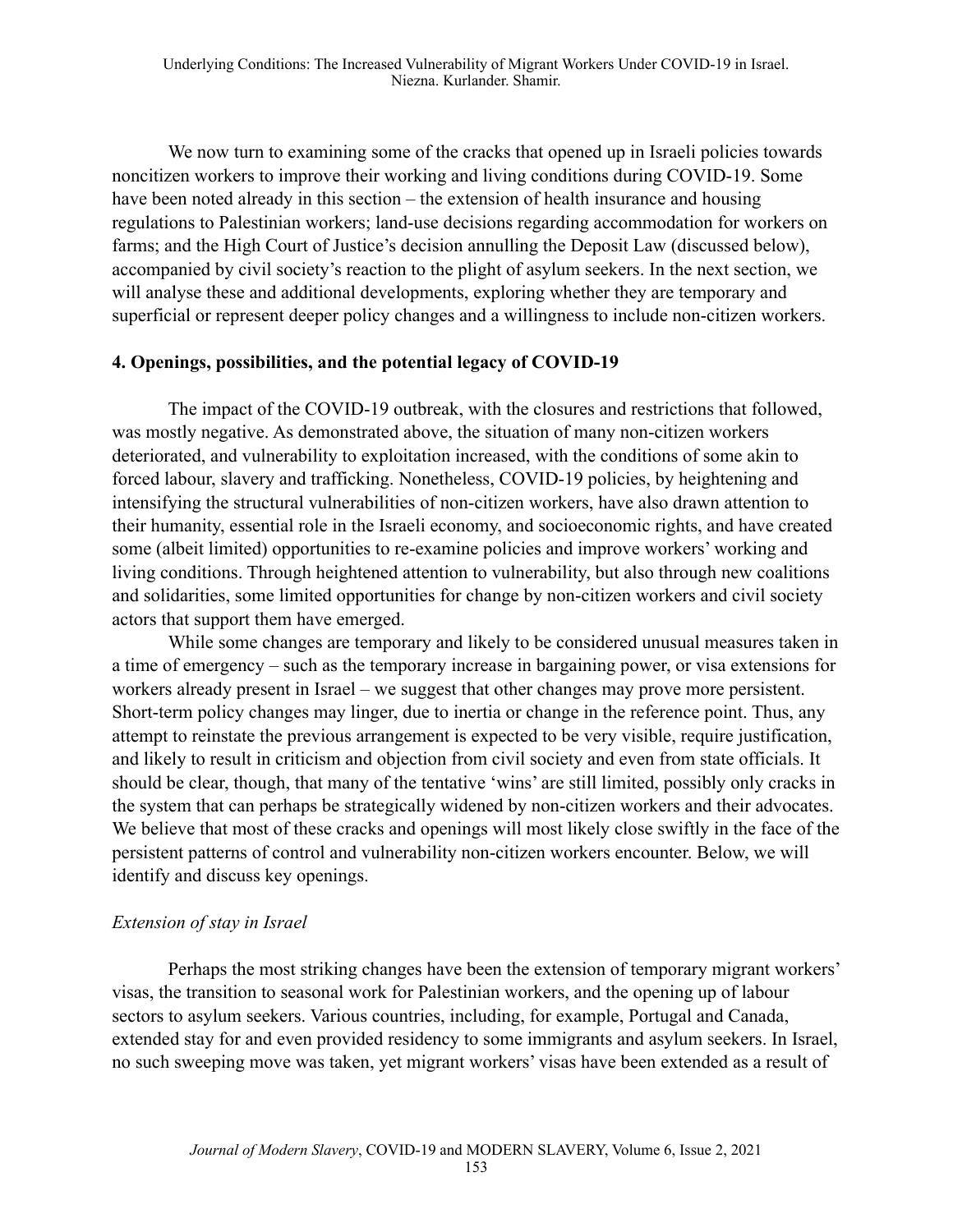the pandemic, <sup>84</sup> Palestinian workers are no longer required to exit Israel on a daily basis, <sup>85</sup> and asylum seekers and undocumented migrant workers have been granted permits to work in the care sector in nursing homes.<sup>86</sup> While all are temporary changes, possibly reflecting no more than government responsiveness to the needs of the market rather than humane treatment of workers, they have opened cracks in the strict temporary-stay regime, showing that what was perceived as an impossibility – due to security reasons, skill levels, or fear of settlement – is, in fact, possible. Policymakers' awareness of the contribution and labour power of those already in Israel, rather than the constant push to add new temporary hands, may be used by advocates in the future to push for better, less restrictive migration policy.

#### *Increased bargaining power*

When the borders closed and new migrant workers could not enter Israel, the demand for workers in migrant-receiving sectors increased. As discussed above, COVID-19 brought with it increased control and vulnerability to exploitation, but, in some cases, workers were also able to utilize the increased demand for workers in the sector to improve their working conditions. Perhaps the best example in the Israeli case is in the agriculture sector, where the shortage led to significant change in migrant workers' ability to move between employers, as well as to some increase in their market power, as many employers were left with visas they could not exercise and in need of workers.

In the agriculture sector in Israel – before and during COVID – private placement agencies were responsible for placing workers with employers and facilitating workers' movement between employers, if the workers or the employer desired a transfer. Placement agencies are paid relatively small sums for their services by workers and much more significant sums by employers. <sup>87</sup> As a result, they tend to be more 'loyal' to employers than to workers and are usually reluctant to facilitate workers' movement to another employer, particularly where a worker has requested transfer to an employer contracted with a different agency. Hence, workers' mobility is de facto severely limited.<sup>88</sup> However, during COVID, due to the great demand for labour and the shortage of workers, workers could more easily find an employer independently, because many employers were left with 'vacant visas' and could use the high demand for

<sup>84</sup> PIBA, "Notification Regarding the Extension of Permits for the Employment of Foreign Workers, and of B/1 Foreign Workers' Visas in Different Sectors" (29 March 2020).

<sup>85</sup> See note 62 and accompanying text.

Lee Yaron, "Following the Corona Crisis: Foreign Workers without a Permit will be Allowed to Work in Nursing 86 Homes," Ha'aretz (12 April 2020).

Yahel Kurlander, "Placement and Manpower Agencies" in *TraffLab Alternative Plan.* <sup>87</sup>

Raijman and Kushnirovich, "*The Impact of Bilateral Agreements on Labor Migration to Israel".* <sup>88</sup>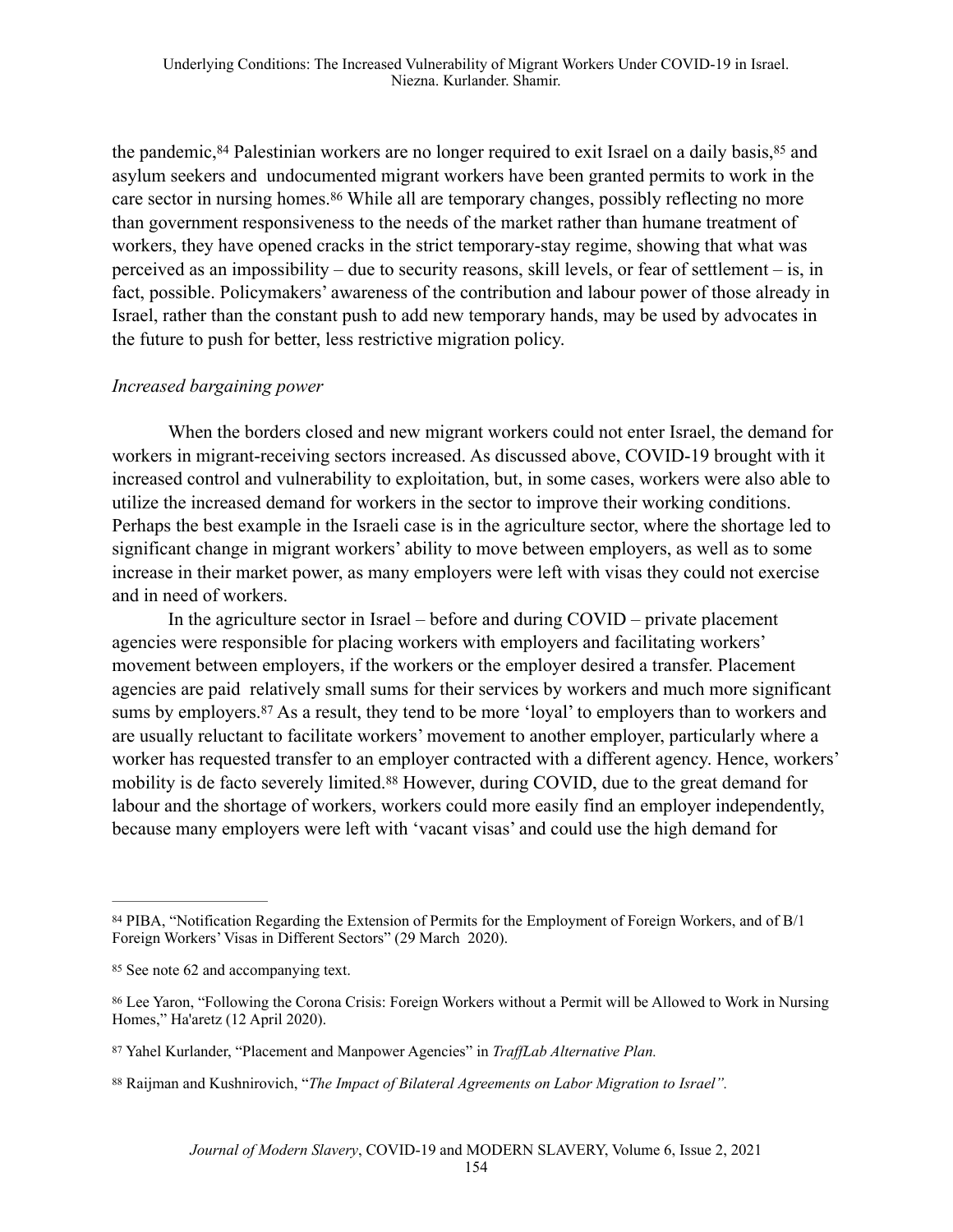workers to pressure agencies to service them more diligently.<sup>89</sup> Though at present we do not have complete data concerning migrant workers' mobility to demonstrate that workers enjoyed freer movement within the labour market, anecdotal data suggests that this was the case.<sup>90</sup>

Although short-lived, this shortage demonstrated the impact of employment structures and migration policies on workers' bargaining power and the potential for non-citizen workers and their advocates to call for structural reforms in the incentive structure of placement agencies as a way to increase workers' employment and exit options.

#### *Social Rights*

In many countries, including Israel, the pandemic revived demands for a wider and more generous welfare state, which also impacted non-citizen workers. The willingness to offer health insurance coverage to Palestinian workers is illustrative. This was a policy that civil society had pushed for in the past and seemed relatively unlikely to be realized. COVID and the new sensitivities to the fragility of the body and the embeddedness of non-citizens in Israeli society may have hastened its introduction.

In the case of asylum seekers, their desperate situation, without jobs or welfare benefits, demonstrated the real and devastating cost of the Deposit Law. In April 2020, a month into the first lockdown and the humanitarian crisis in the asylum seekers' community brought on by COVID-19 policy, the High Court of Justice published its decision in the Deposit Law case. The Court held that the Deposit Law violated the right to property, though it analysed it through a social lens, considering notions of exploitation, withholding wages, and the ability to afford basic necessities.<sup>91</sup> The Court stated that though its conclusion was valid irrespective of the crisis, the crisis and its effects reaffirmed the conclusion.<sup>92</sup> Previous interventions by the Court in similar aspects of Israel's migration policy had resulted in backlash and the introduction of new measures.<sup>93</sup> Yet, a year has passed since the ruling was issued, and no new law or policy has been proposed or promoted. While still too early to determine, it is possible that without the sense of urgency that characterised previous such legislative amendments, due to the 'distraction' of the pandemic and perhaps even public attention to the destitution of asylum seekers, the introduction of new coercive measures is less likely.

Another social right impacted by COVID-19 is the right to health, in particular the issue of access to the vaccine. The vaccine rollout in Israel began quickly, with the ambitious goal of

<sup>&</sup>lt;sup>89</sup> Informal conversations with agricultural placement agencies' representatives (30 March; 15 April; 22 May 2020).

PIBA: "Additional Supports to Farmers Regarding Foreign Workers during COVID-19" (25 March 2020). [Heb]. <sup>90</sup>

<sup>&</sup>lt;sup>91</sup> Deposit Law Case, Judge Hayut's opinion, paras. 43-44.

<sup>92</sup> *Ibid*, para. 61.

<sup>93</sup> Weill and Kritzman-Amir, "Between Institutional Survival and Human Rights Protection".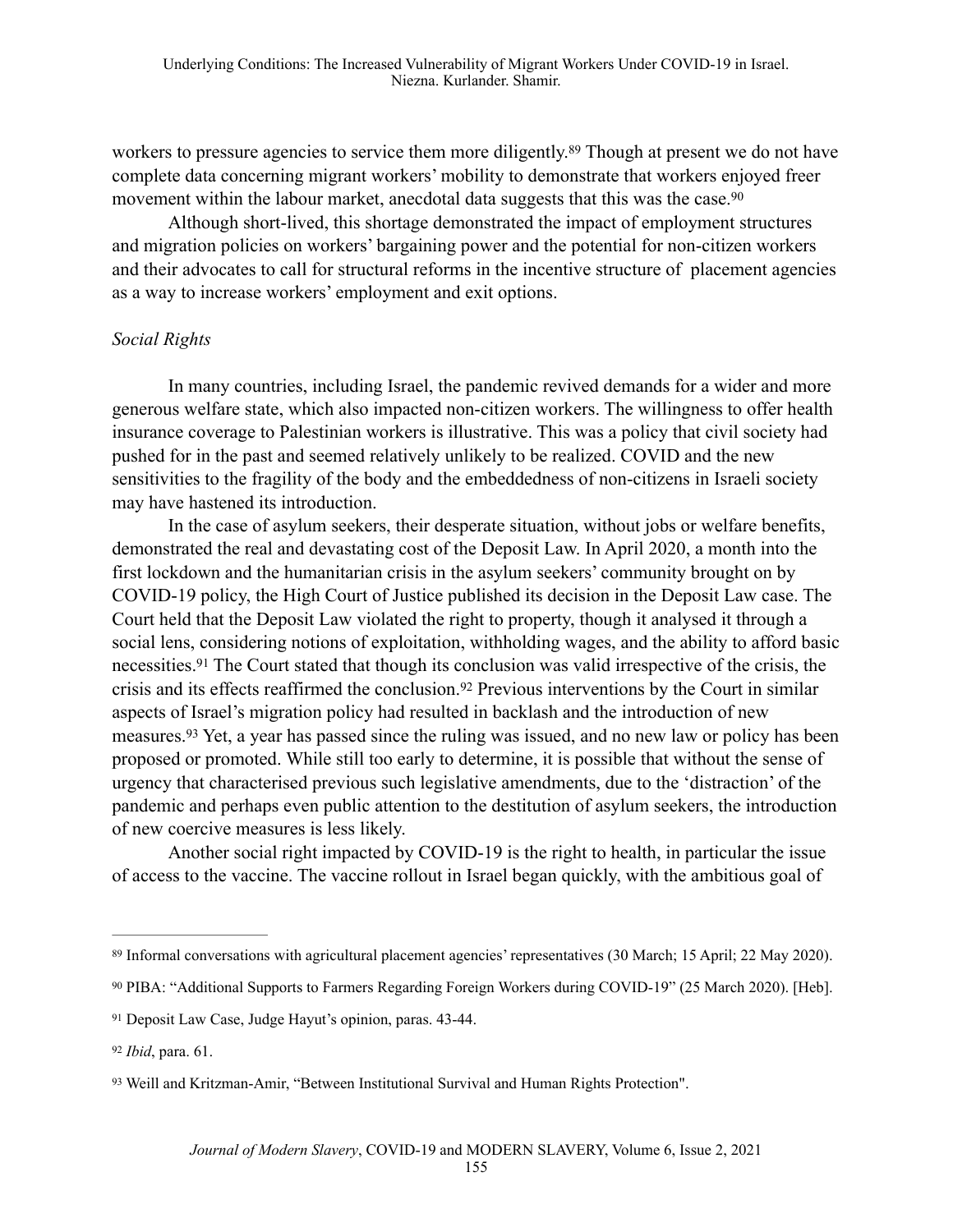becoming the first country to vaccinate the majority of its population.<sup>94</sup> Initially, it was unclear whether migrant workers' private health insurance would cover the vaccine. Following some civil society pushback, the government decided to vaccinate non-citizens and citizens alike. However, it was abundantly clear that the vaccination of non-citizens was first and foremost a measure to protect Israeli citizens from the continued spread of the pandemic.

The first to be vaccinated among non-citizens were migrant care-workers,<sup>95</sup> whose work with the most vulnerable population prioritized their vaccination. Regarding asylum seekers, there were several policy shifts until their path to the vaccine was granted.<sup>96</sup> Most telling was the instrumental treatment of Palestinian workers. In a heavily criticized decision, the Israeli government opted not to provide vaccines to the OPT, $97$  excepting only Palestinian workers who entered Israel, who were provided an opportunity to receive the vaccine at the checkpoints upon their entry to Israel. However, such workers may be the only ones in their families or neighborhoods vaccinated, given the sustained shortages of vaccine in the OPT - to which Israeli policy contributed.

Another troubling manifestation of Israel's instrumental treatment of workers is the exclusion of migrant workers from the 'perks' accompanying the status of being vaccinated. Migrant workers have been denied access to a 'green passport' that allows Israelis to enter public spaces and travel more readily upon vaccination.<sup>98</sup> The Ministry of Health claims it has not issued green passports to non-citizens because of a bureaucratic problem, but the problem has persisted for months and, as of this writing, has not yet been resolved.99

Perhaps the most significant impact on migrant workers' social rights is in relation to housing. This may not be surprising, given that the lockdowns led to an increase in the time the population as a whole spent indoors, at home. In the case of migrant workers, lockdowns and social distancing regulations presented both some significant opportunities and some dangers. For migrant workers in agriculture, the regulation that served to address the spread of the pandemic also led to some positive policy developments. As discussed above, prior to COVID, workers' inhumane living conditions had been well documented, yet thoroughly ignored.<sup>100</sup> With

<sup>98</sup> *Ibid*, par. 110.

<sup>&</sup>lt;sup>94</sup> Isabel Kershner, "How Israel Became a World Leader in Vaccinating Against Covid-19," NY Times (1 January 2021).

<sup>95</sup> PIBA, Important Notice Concerning Coronavirus Vaccinations for Foreign Caregivers (24 December 2020).

Alon Bernstein, "Foreign Nationals, Asylum Seekers Get COVID-19 Vaccines in Tel Aviv," Times of Israel (9 96 February 2021).

<sup>&</sup>lt;sup>97</sup> Einat Albin et al., Israel: Legal Responses to COVID-19, The Oxford Compendium of National Legal Responses to Covid-19, par. 114 (2021).

<sup>&</sup>lt;sup>99</sup> Adv. Irit Ulman (Workers' Rights Clinic, TAU), Pre HCJ petition: Refusal to Grant a Green Passport to Foreign Workers and Others (12 April 2021).

<sup>&</sup>lt;sup>100</sup> Kurlander and Zimmerman, "Suitable Accommodation".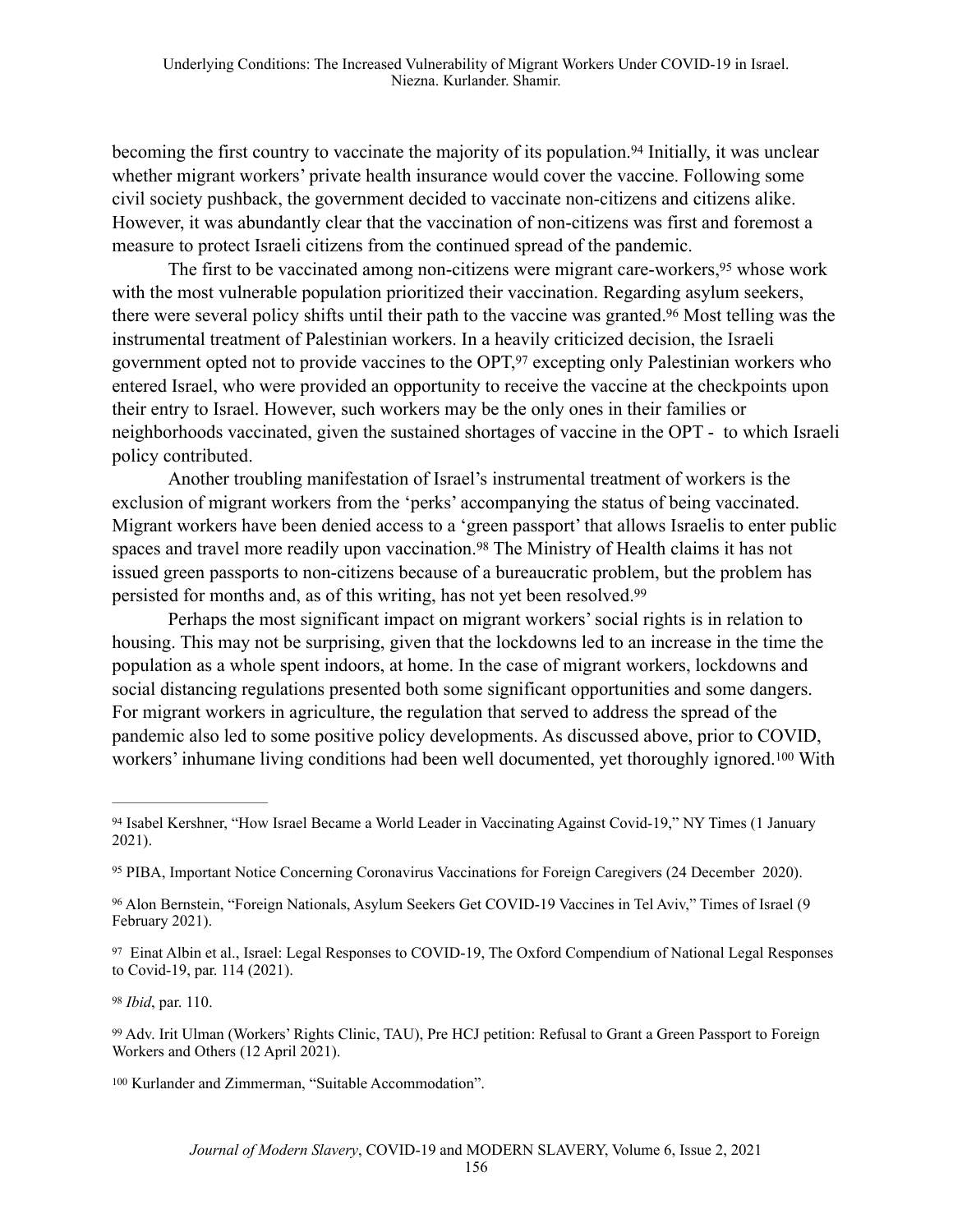COVID, it became clear that farm workers' crowded accommodations had the potential to increase infection and therefore could not be used for quarantine. To reduce the chances of transmission, the Israel Land Authority allowed landowners to build additional temporary structures on farmland without the usual bureaucracy and fees.<sup>101</sup> This decision was adopted as a temporary COVID-related measure, valid until July 2020.

Similarly, for Palestinian workers, the improved housing regulation adopted during COVID will most likely prove 'sticky' and positively impact workers who continue to stay in Israel overnight. In general, one could make the case that the improved living conditions may now enable Palestinian workers to rely more on consecutive stay in Israel than in pre- pandemic 'regular' times. However, it should be noted that for the workers themselves, the change to longer consecutive stays in Israel, even under adequate housing conditions, is unappealing. Workers interviewed by an NGO during the pandemic indicated that after the pandemic, they would prefer to commute daily and return to their families and homes.102

For caregivers, the pandemic may leave a very troubling legacy. The state's ability to require workers to avoid staying in community apartments, de facto leading to unbroken stays at their employers' homes and under their control, with fewer days and time off, may be an attractive option for some employers, who may continue such requirements in the future. It is too early to predict the lingering impact of such change, but the slow relaxation of COVID regulation in relation to migrant care-workers and existing patterns of around-the-clock care in the sector may lend themselves to intensification of demands for workers' availability.

#### **Conclusion**

In this article we have discussed the ways in which COVID-19 restrictions have meshed into and exacerbated the existing vulnerabilities of non-citizen workers in Israel. The emergency measures adopted pushed asylum seekers far below the poverty line and migrant workers into completely unacceptable living conditions, resulting in intensive control of over every aspect of their time and movement, and amounting to forced labour, slavery and trafficking. We have shown that non-citizen workers in Israel were pushed so quickly into extreme precarity because in the pre-COVID routine, they were already in a highly vulnerable situation. The 'regular' order keeps non-citizen workers controlled and vulnerable to severe exploitation, but in a way that usually falls just outside the scope of the prohibitions on forced labour, slavery and trafficking. For many of them, we argue, COVID-related policies tipped the scales, intensifying non-citizen workers' vulnerability and exploitation.

Our analysis shows that employers' control and workers' dependency are shaped, in large part, by government policies and restrictions, and intervention is often required to address the

<sup>&</sup>lt;sup>101</sup> Israel Land Authority, "Placing Portable Structures for Foreign Workers - Temporary Order for the Corona Pandemic Crisis" Decision 4787 (25 March 2020) [Heb.].

<sup>&</sup>lt;sup>102</sup> Niezna and Tadjer, "Situation Report".